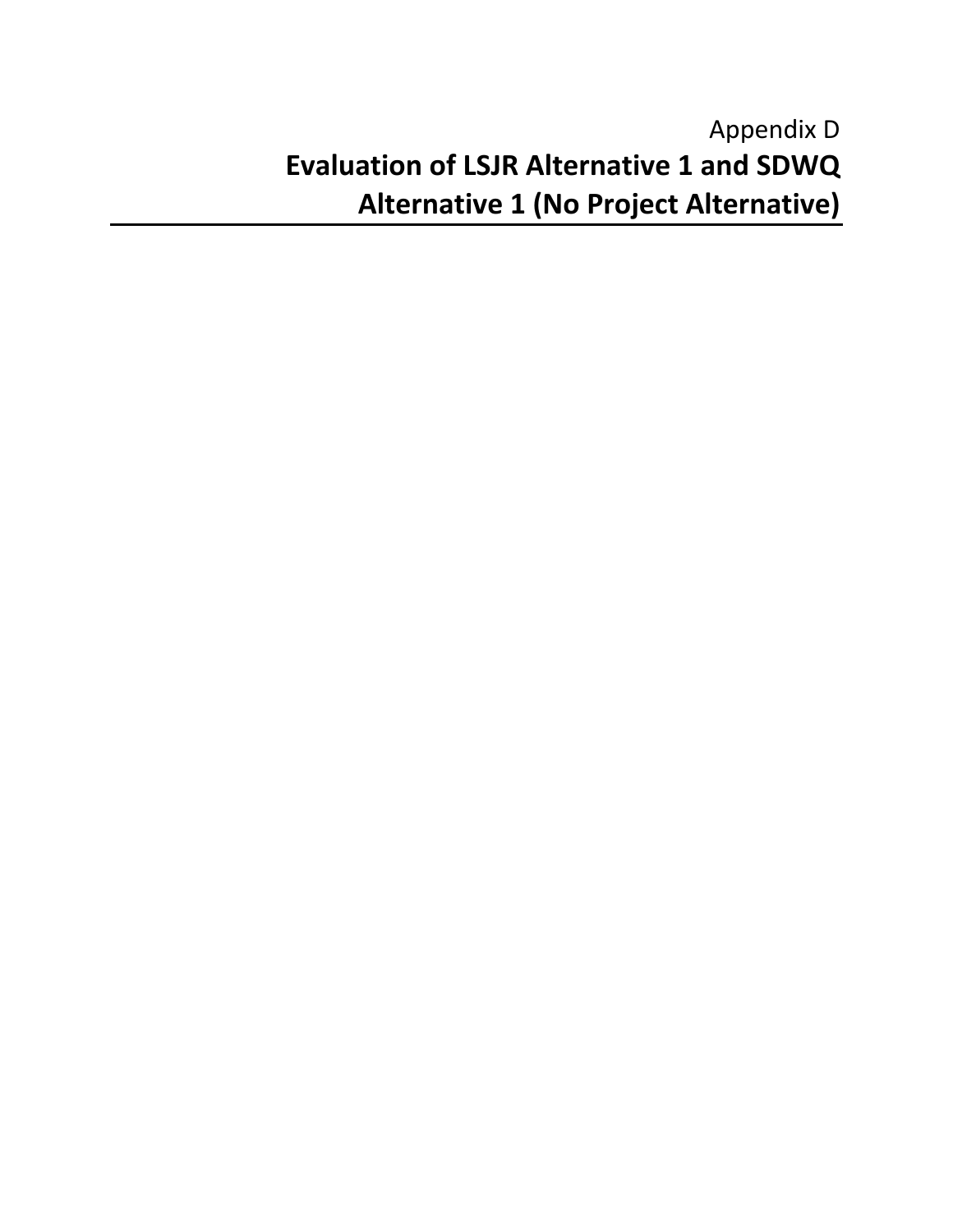## Appendix D **Evaluation of LSJR Alternative 1 and SDWQ Alternative 1 (No Project Alternative)**

## **TABLE OF CONTENTS**

| D.1   |  |
|-------|--|
| D.2   |  |
| D.3   |  |
| D.3.1 |  |
|       |  |
| D.3.3 |  |
|       |  |

#### **Tables**

| $D-1$ . | Stanislaus River Monthly Flows (cfs) at Goodwin Dam Required for NMFS BO                                                                                                                                                                                                                           |      |
|---------|----------------------------------------------------------------------------------------------------------------------------------------------------------------------------------------------------------------------------------------------------------------------------------------------------|------|
| $D-2$ . | D-1641 Vernalis Monthly Flows Objectives (cfs) for X2 Upstream or<br>Downstream of Chipps Island (km 75) Based on SJR 60-20-20 Water-Year                                                                                                                                                          |      |
| $D-3$ . | Estimated Annual Adjustments in CALSIM Baseline New Melones Reservoir<br>Releases (TAF = thousand acre-feet) Required for No Project Alternative to<br>Meet NMFS BO Flows, Vernalis Flows, and Southern Delta Salinity<br>Objectives (i.e., Tracy EC Objective) without VAMP Flows on Tuolumne and |      |
|         |                                                                                                                                                                                                                                                                                                    | D-12 |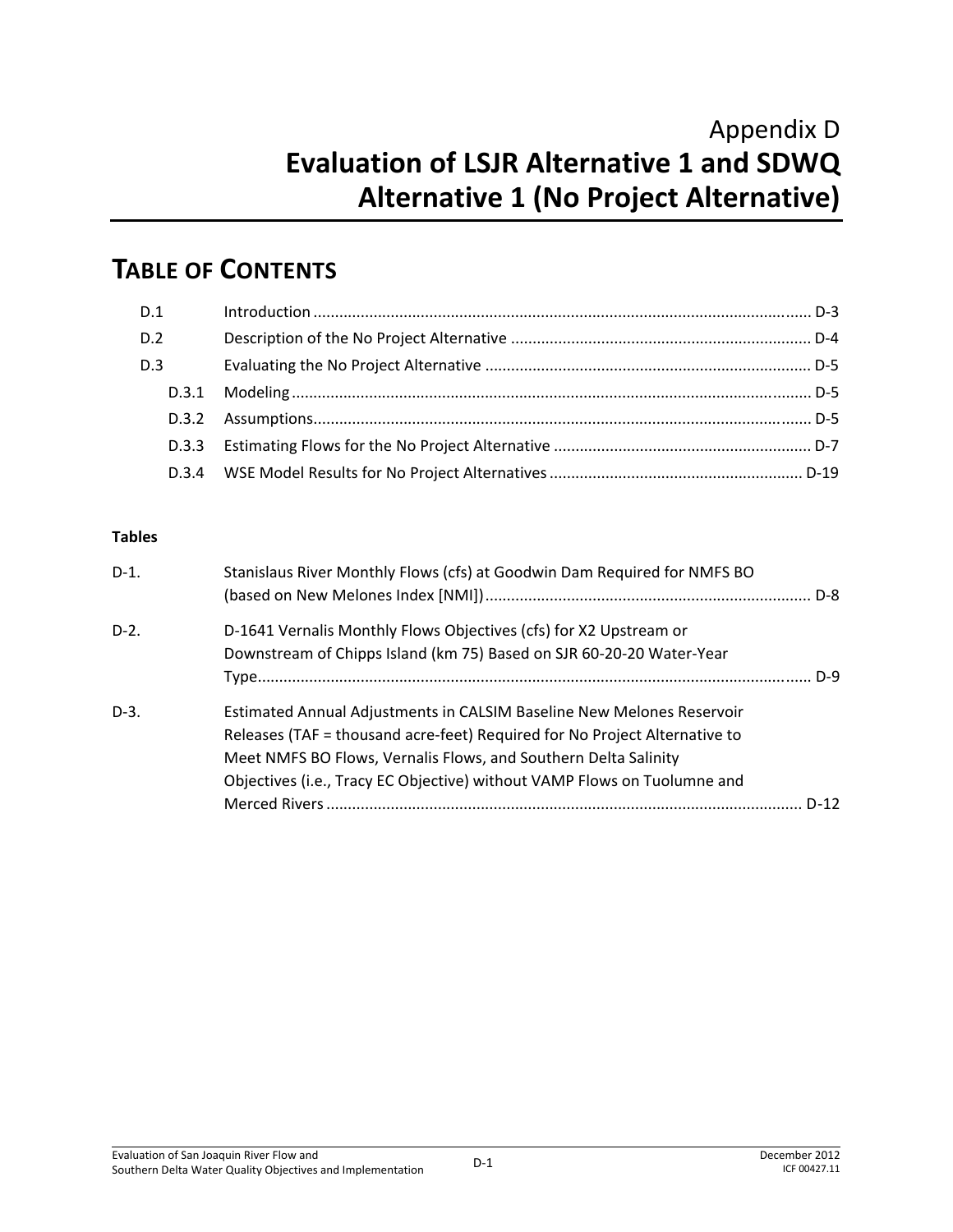#### **Figures**

| $D-1.$ | Comparison of CALSIM Model Baseline Monthly Flows with D-1641 Vernalis                                                                                                                                                  |        |
|--------|-------------------------------------------------------------------------------------------------------------------------------------------------------------------------------------------------------------------------|--------|
| $D-2.$ | Comparison of CALSIM Model Baseline Monthly Flows with NMFS BO<br>Stanislaus River Flow Requirements at Goodwin for Water Years 1995-2003 D-17                                                                          |        |
| $D-3.$ | Comparison of CALSIM Model Baseline Monthly New Melones Reservoir<br>Storage and Annual Water Supply Delivery with Unimpaired Stanislaus<br>Flows and NMFS BO Stanislaus River Flow Requirements for Water Years        |        |
| D-4a.  | Comparison of WSE Annual Results for No Project Alternative Stanislaus<br>River February-June flow volume (taf = thousand acre feet) with CALSIM                                                                        |        |
| D-4b.  | Comparison of WSE Annual Results for No Project Alternative Stanislaus<br>River Water Supply Diversions (taf = thousand acre-feet) with CALSIM                                                                          |        |
| D-5.   | Comparison of Baseline and No Project Alternative February-June Flow<br>Volume (TAF = thousand acre-feet) for the Stanislaus, Tuolumne, and<br>Merced Rivers from 1922-2003 Near their Confluences with the San Joaquin | $D-21$ |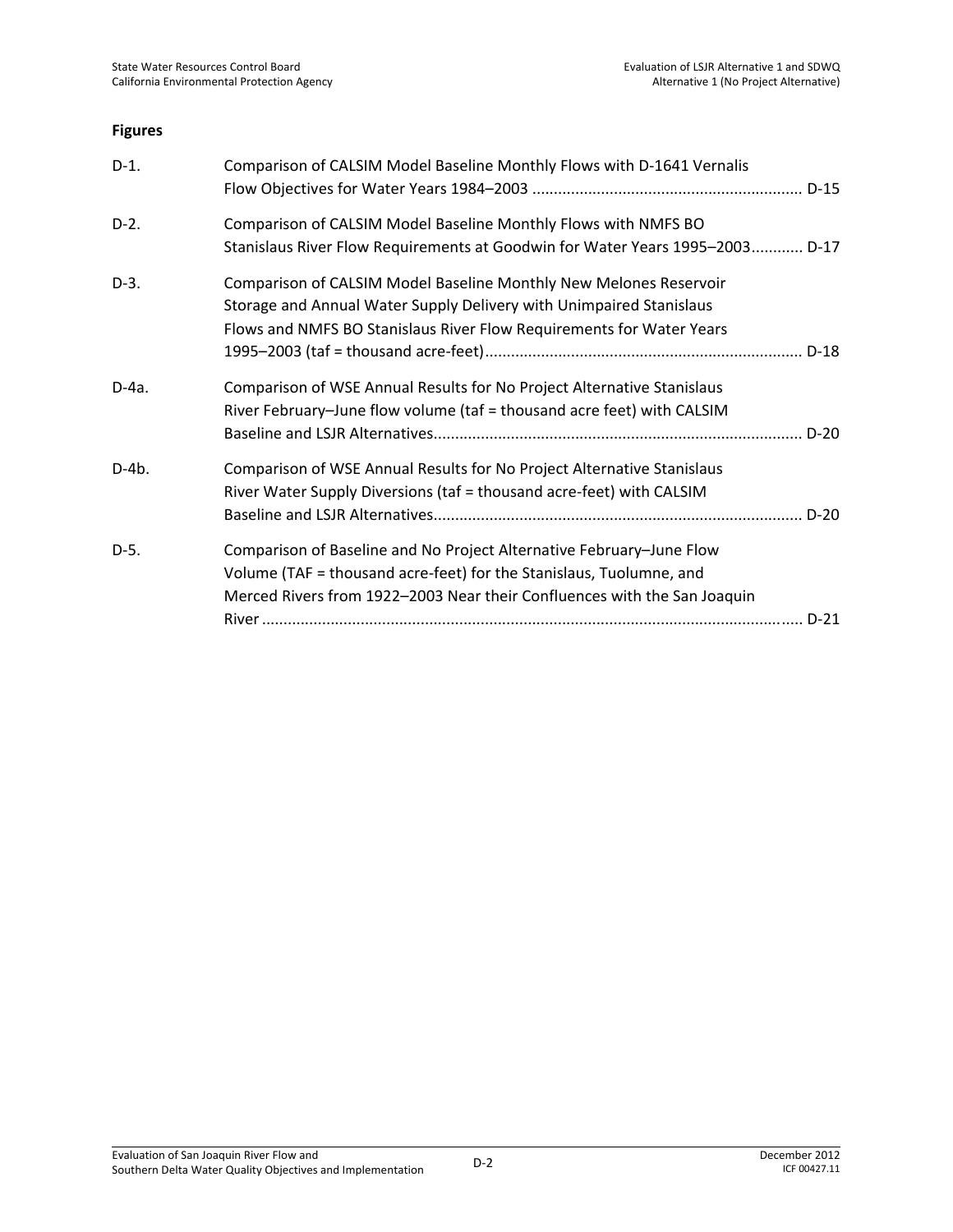## **D.1 Introduction**

California Code of Regulations (Cal. Code Regs.) requires that the potential impacts of not approving a proposed project be evaluated under a no project alternative. "The purpose of describing and analyzing a no project alternative is to allow decision makers to compare the impacts of approving the proposed project with the impacts of not approving the proposed project." (14 Cal. Code Regs., §  $15126.6(e)(1)$ ). When the project is the revision of an existing regulatory plan, such as the 2006 Bay-Delta Plan, the no project alternative will be the continuation of the existing plan into the future.  $(14$  Cal. Code Regs., § 15126.6(e)(3)(A)). Thus, projects initiated under the existing plan would continue while the new plan is being developed. The no project analysis must discuss the existing conditions, "as well as what would be reasonably expected to occur in the foreseeable future if the project were not approved, based on current plans and consistent with available infrastructure and community services."  $(14$  Cal. Code Regs., §  $15126.6(e)(2)$ ).

For the purposes of this analysis, Lower San Joaquin River (LSJR) Alternative 1 and southern Delta water quality (SDWQ) Alternative 1 (referred to as the No Project Alternative in this appendix and in Chapter 15, *LSJR Alternative 1 and SDWQ Alternative 1 [No Project Alternative]*) is the continuation of the State Water Resources Control Board's (State Water Board's) 2006 Bay-Delta Plan as implemented through Water Rights Decision 1641 (D-1641). The 2006 Bay-Delta Plan includes San Joaquin River (SJR) at Vernalis flow objectives (SJR flow objectives) and southern Delta salinity objectives (including the salinity objective on the SJR at Vernalis). The No Project Alternative also includes flows required to comply with the 2009 National Marine Fisheries Services biological opinion Stanislaus River reasonable and prudent alternative, including Action 3.1.3 (NMFS BO), which increased the Stanislaus River flow requirements. The No Project Alternative does not include continuation of flows under the Vernalis Adaptive Management Program (VAMP), which was implemented as the Vernalis flow objective from 2000 to 2011 and is no longer in effect.

This analysis assumes that to implement the 2006 Bay-Delta Plan flow and salinity objectives, water would be released by the U.S. Bureau of Reclamation (USBR) from New Melones Reservoir to increase Stanislaus River flow and achieve full compliance with D-1641. There are potentially other ways that compliance with the objectives could be achieved, but it is speculative to identify which other measures, or combination of measures, would be used. The analytical approach selected evaluates increased releases from New Melones Reservoir to meet the objectives because such releases would generally achieve the existing Vernalis flow objectives and southern Delta salinity objectives while affording a full evaluation of potential water supply impacts. This appendix describes the assumptions in the Department of Water Resources' (DWR) and USBR's CALSIM Water Resources Simulation Model (CALSIM)<sup>1</sup> baseline and estimates the changes in flows needed to fully comply the 2006 Bay-Delta Plan as implemented through D-1641.

 $\overline{a}$ 

<sup>1</sup> The CALSIM model was used as the baseline for impact determinations in Chapters 5–14 of this substitute environmental document (SED).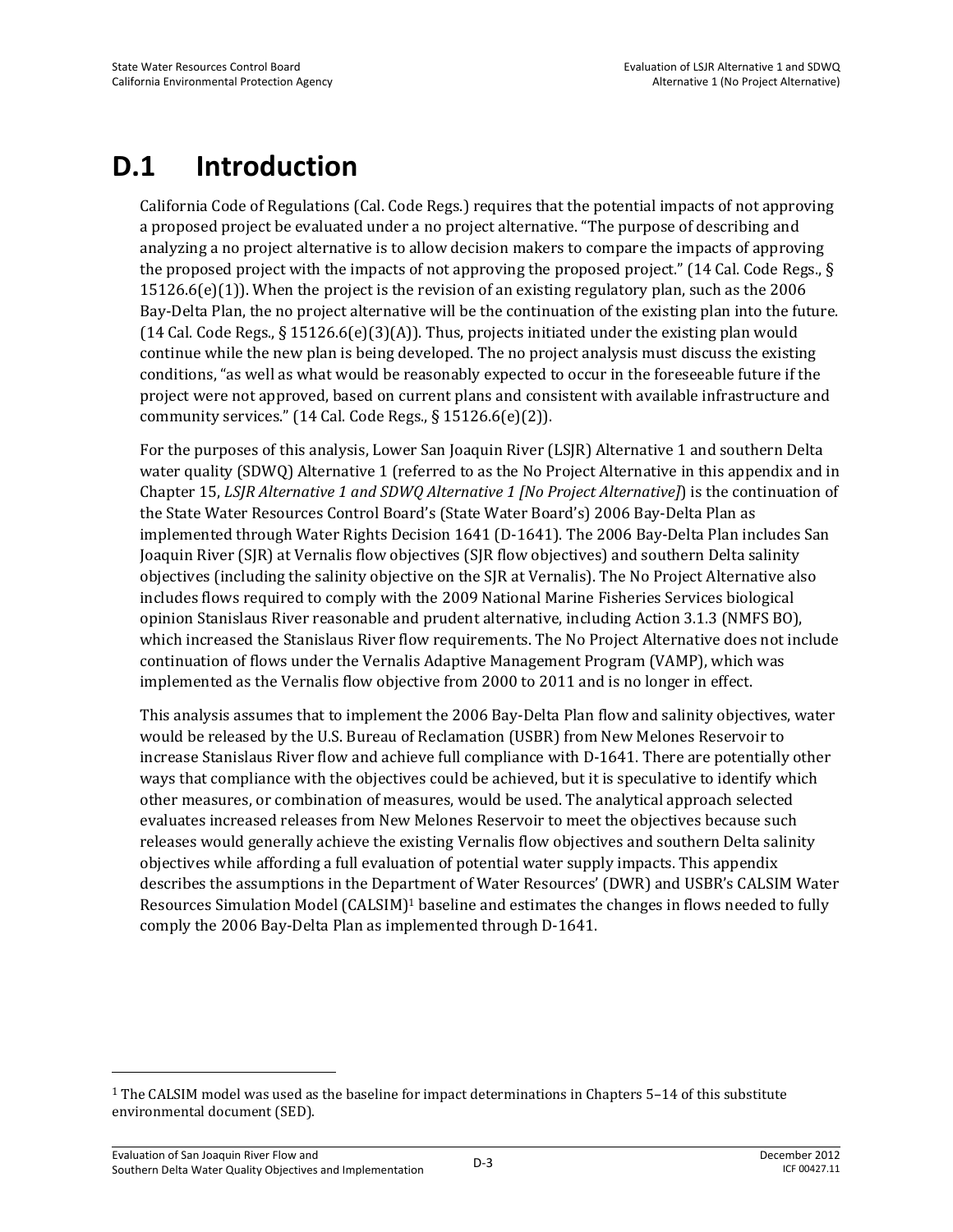## **D.2 Description of the No Project Alternative**

The No Project Alternative assumes continued implementation of, and full compliance with, the Vernalis flow and southern Delta salinity objectives in the 2006 Bay-Delta Plan as implemented through D-1641. No Project Alternative conditions differ from baseline conditions because the Vernalis flow objectives were not fully implemented in the baseline. In D-1641, the State Water Board approved conducting the VAMP experiment proposed in the San Joaquin River Agreement (SJRA) in lieu of meeting the April–May pulse flow objective at Vernalis required as part of the Vernalis flow objectives in the 2006 Bay-Delta Plan. The VAMP flows, which are generally lower than the flows in the 2006 Bay-Delta Plan, are included in the baseline. The VAMP experiment concluded in December 2011, and VAMP flows are included in the baseline. During VAMP, a portion of the flows needed to comply with VAMP came from all three eastside tributaries of the SJR—the Stanislaus, Tuolumne, and Merced Rivers—even though the 2006 Bay-Delta Plan and D-1641 do not contain numeric or narrative flow objectives specifically for those rivers. The No Project Alternative, however, does not include VAMP flows because that experimental flow regime concluded in 2011. The No Project Alternative and the baseline both include NMFS BO flow requirements on the Stanislaus River.

The SJR flow objectives were first established at Vernalis in the 1995 Bay-Delta Plan to protect fish and wildlife beneficial uses and are now contained in the 2006 Bay-Delta Plan. These objectives include the minimum monthly flow rates for fish and wildlife beneficial uses during specific times of the year as presented in Table 3 of the 2006 Bay-Delta Plan and D-1641. In D-1641, the State Water Board assigned compliance with these minimum flows on the SJR at Vernalis to USBR. The No Project Alternative assumes the flows would continue to be the responsibility of USBR. Without VAMP in effect, the flows would likely be achieved by a combination of releases from New Melones Reservoir, water purchases and transfers among different water users (which cannot be fully quantified or predicted), and other upstream SJR actions (e.g., SJR Restoration Program flows).

The No Project Alternative also assumes continuation of, and full compliance with, the southern Delta salinity objectives for agricultural beneficial uses that are identified in Table 2 of the 2006 Bay-Delta Plan and implemented through D-1641. Under D-1641, compliance with the numeric salinity objectives on the SJR at Vernalis (station C-10) is the obligation of USBR. Compliance with the numeric salinity objectives at the three interior southern Delta compliance stations, the SJR at Brandt Bridge (station C-6), Old River near Middle River (station C-8), and Old River at Tracy Road Bridge (station P-12), are the combined obligation of USBR and DWR.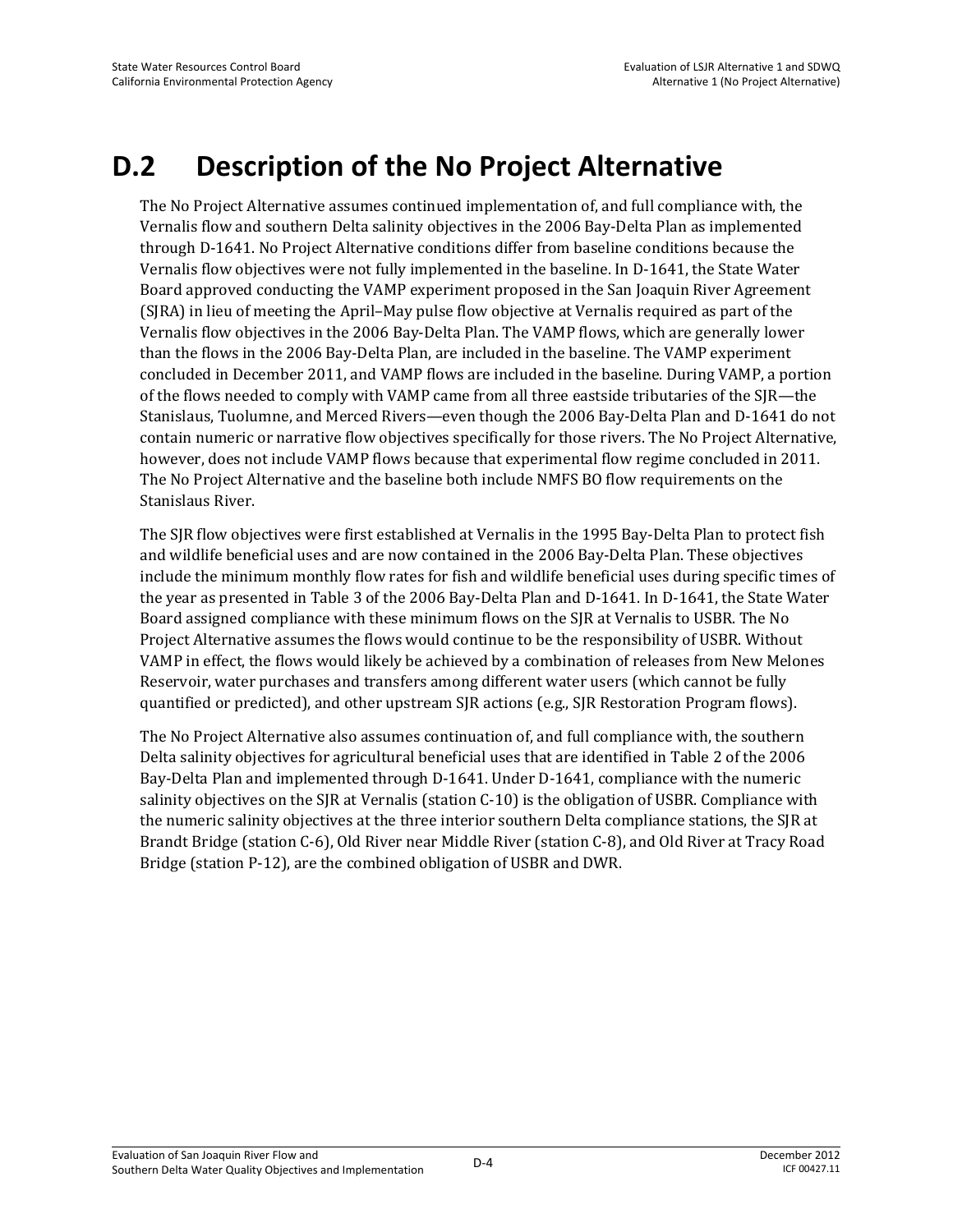# **D.3 Evaluating the No Project Alternative**

### **D.3.1 Modeling**

For water-related projects in California, it is standard practice to evaluate the difference between baseline conditions and the alternatives using a sequence of historical hydrology (often monthly) that includes the effects from seasonal and year-to-year variations in rainfall, runoff, and reservoir operations. It is important to evaluate changes that would result from revised reservoir operations using a full range of runoff conditions. Baseline conditions for water resources (runoff, reservoir storage, river flows, salinity, and temperature) can best be described using the most recent 10–25 years of historical measurements. However, because every year's hydrology is different, and new facilities may be added or operating rules may change (i.e., VAMP, Old River at Middle River [OMR] limits), a long-term planning model comparison approach is often used to evaluate the differences between a baseline case and a project (alternative) case.

The planning model, CALSIM, was used to simulate baseline hydrologic conditions. USBR developed the CALSIM SJR module to simulate monthly flows, reservoir storages, water supply deliveries, and salinity (EC2) in the SJR Basin. It is used as part of the CALSIM planning model for the Central Valley Project (CVP) and State Water Project (SWP) and calculates reservoir operations and Delta operations for a specified set of water resources facilities (i.e., reservoirs and diversions), level of development (i.e., demands), and regulatory requirements using the historical sequence of hydrologic conditions for 1922–2003.

The State Water Board's Water Supply Effects (WSE) model was used to simulate modified hydrologic conditions under the LSJR and SDWQ alternatives. It is a monthly water balance spreadsheet model that calculates the increased river flows, reductions in water supply diversions, and changes in reservoir operations that would occur in each of the three eastside tributaries based upon user-defined inputs, output from CALSIM (i.e., baseline), and flood-storage rules. The WSE model allows the release flow targets for each tributary for February–June to be a specified fraction of the monthly unimpaired runoff. The model maximizes diversions and maintains baseline reservoir storage levels to minimize effects on both coldwater pool and water supply diversions by adjusting annual diversion targets based on storage at the end of January each year.

The CALSIM and WSE models are discussed in more detail in Appendix F.1, *Hydrologic and Water Quality Modeling*, and Appendix F.2, *Evaluation of Historical Flow and Salinity Measurements in the Lower San Joaquin River and Southern Delta.*

## **D.3.2 Assumptions**

l

CALSIM provides a reasonably accurate representation of the recent historical hydrology and recent operations (Appendix F.1, *Hydrologic and Water Quality Modeling*). The CALSIM case (i.e., assumptions and results) selected to represent baseline for Chapters 5–14 of this SED included

 $2$  EC is electrical conductivity. Measuring EC assesses salinity, which is the concentration of dissolved salts (often expressed in parts per thousand or parts per million). Because salinity refers to salt concentration in the water, whereas EC values are the result of one measurement technique to assess salinity, both "EC" and the more general term "salinity" are used in this chapter. EC is generally expressed in deciSiemens per meter (dS/m) in this document. However, this appendix uses microSiemens per centimeter ( $\mu$ S/cm). The conversion is 1 dS/m = 1000 µS/cm.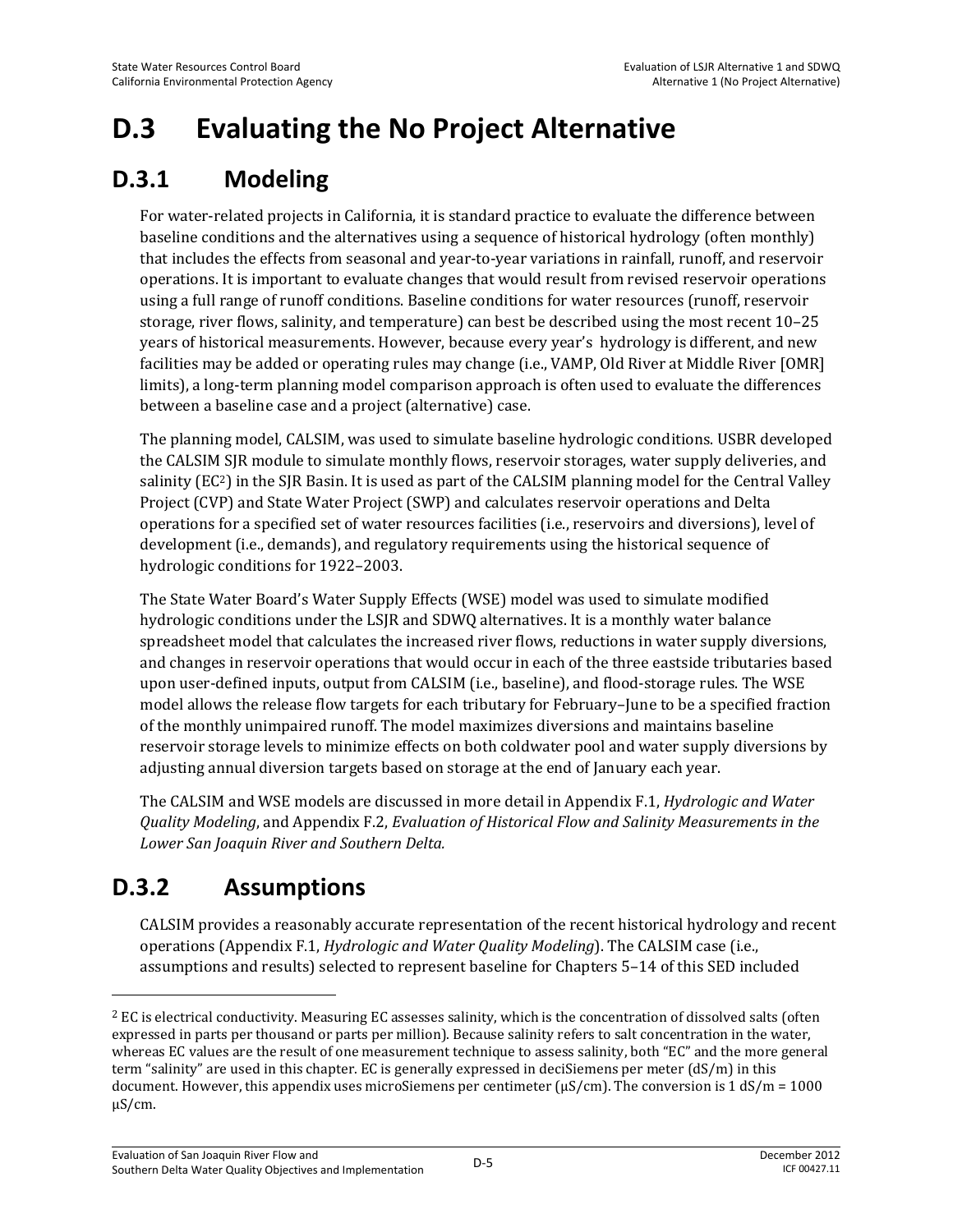assumptions about the appropriate rules to apply for reservoir operations on the three eastside tributaries. It also included assumptions about implementation of the Vernalis flow objectives, the Vernalis salinity objectives at the SJR at Vernalis, and the southern Delta salinity objectives at the three interior southern Delta compliance stations.

The selected CALSIM case (2009 *SWP Water Supply Delivery Reliability Existing Conditions Study*) included the NMFS BO for the Stanislaus flows (as defined in Chapter 2, *Water Resources*, and Chapter 5, *Water Supply, Surface Hydrology, and Water Quality)*, the VAMP-modified Vernalis flow objectives, and the Vernalis salinity objectives<sup>3</sup>. The CALSIM model results were not always able to fully meet these flow and southern Delta salinity objectives because the CALSIM calculations include an annual allocation of New Melones Reservoir water for these objectives that is reduced in low runoff or low storage years.

The monthly sequence of reservoir storage, water supply diversions, river flows, and Vernalis salinity for the No Project Alternative could differ from the recent historical measurements and from the CALSIM-modeled baseline because of different assumptions used to calculate the baseline and the No Project Alternative.

The No Project Alternative would be slightly different than the recently observed historical flow and salinity conditions. The reasons for this are identified below.

- 1. The Vernalis flow objectives for a 30-day period April–May were "modified" to be more adaptive (conditioned on observed flow) during the 12-year VAMP (2000–2011); VAMP has ended, and the original D-1641 flow objectives that are dependent only on the SJR water year type and Delta outflow are assumed for the No Project Alternative.
- 2. The Vernalis flow objectives for February–June, which are dependent on the SJR water year type and the daily location of the 2-parts per thousand (ppt) salinity (i.e., Delta outflow), were not always fully implemented during the 1996–2011 period.
- 3. The required flows on the Stanislaus River have been recently revised by the NMFS BO for the CVP and SWP Operational Criteria and Plan (OCAP), requiring generally higher fish flows for Chinook salmon and Central Valley steelhead. These higher flows are included in the No Project Alternative.
- 4. The full CVP contract deliveries for the New Melones Reservoir (755 thousand acre-feet per year [TAF/y]) have recently been required by a federal court judgment; USBR has usually delivered the 600 TAF/y contract with Oakdale Irrigation District (OID) and South San Joaquin Irrigation District (SSJID) but has rarely delivered much of the 155 TAF/y contract with Stockton East Water District (SEWD) and Central San Joaquin Water Conservation District (CSJWCD). The No Action Alternative assumes the full 755 TAF/y deliveries.

The No Project Alternative would be different than the selected CALSIM baseline case for the following reasons.

1. The CALSIM model assumed a 50 microsiemens per centimeter ( $\mu S/cm$ ) buffer at Vernalis in months when salinity control releases from New Melones Reservoir were necessary to meet the Vernalis EC objectives; this resulted in slightly higher Stanislaus River flows than necessary in

 $\overline{a}$ 

<sup>3</sup> Includes the flows needed from the Stanislaus River to meet the existing salinity objectives identified in the 2006 Bay Delta Plan for SJR at Vernalis and the three interior southern Delta compliance locations.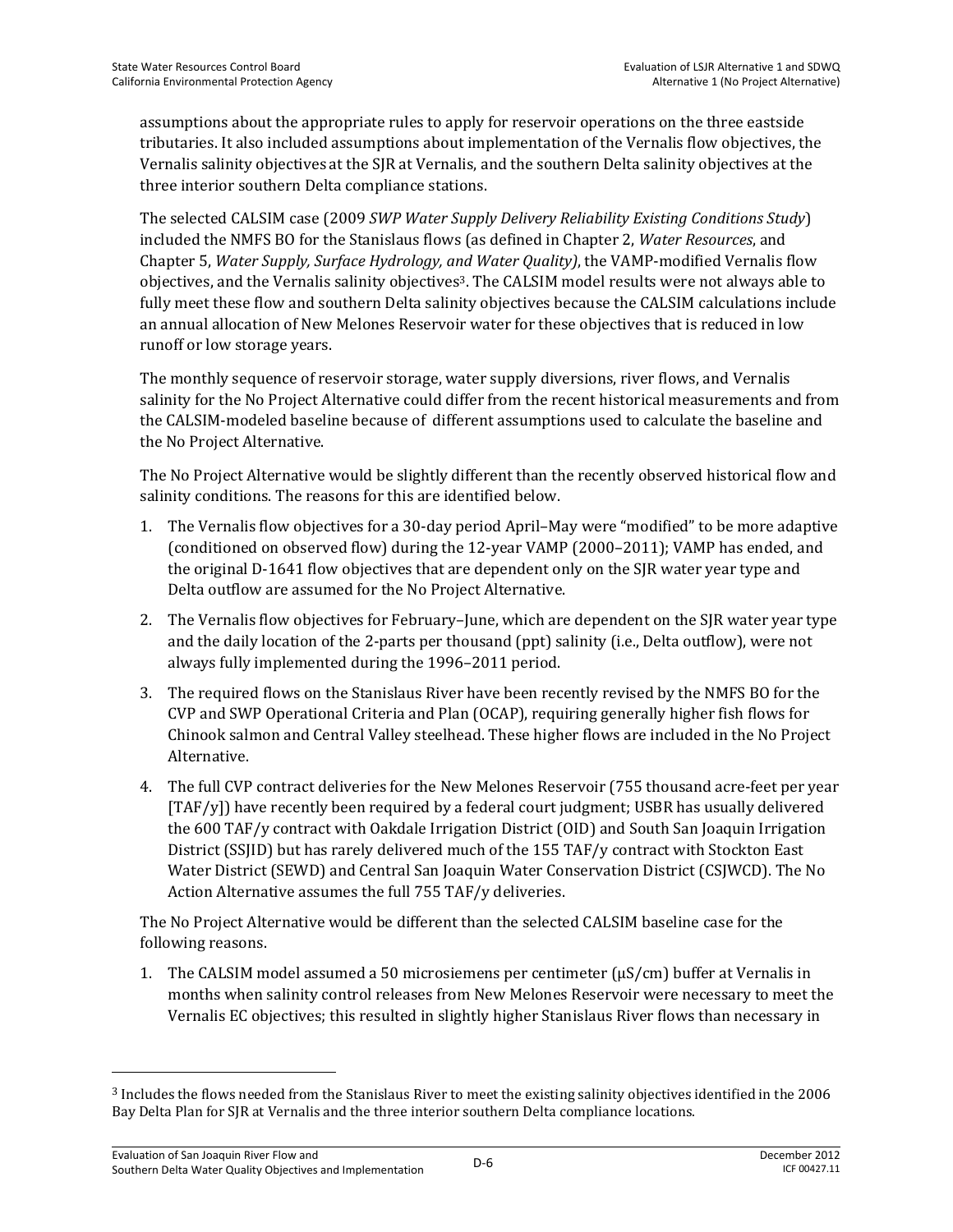some months in the baseline. These additional flows are not assumed for the No Project Alternative.

- 2. The No Project Alternative would meet the southern Delta salinity objectives by requiring additional New Melones reservoir releases. An assumed EC increment from Vernalis to Tracy Boulevard reduced by higher Vernalis flow (i.e., EC increment  $\left[\mu S/cm\right] = 300,000$  / Vernalis flow [cubic feet per second (cfs)]) was calculated for each month to estimate the maximum allowed Vernalis EC and the corresponding additional flow releases from New Melones to meet the EC objectives at Tracy Boulevard. This assumption resulted in much higher flows in some years.
- 3. The CALSIM baseline did not include the full Stanislaus River water supply demands.
- 4. The CALSIM baseline allowed water to be purchased from the Tuolumne and Merced Rivers to satisfy VAMP flow objectives. The No Project Alternative would not include the purchased water for the purposes of satisfying Vernalis flow objectives, so flows on the Merced and Tuolumne Rivers would be reduced in April and May of some years. The No Project Alternative would satisfy the D-1641 flows with releases from New Melones Reservoir alone.

The assumptions made for the No Project Alternative include reasonably foreseeable and feasible future actions and therefore provide a sufficient degree of analysis to evaluate the environmental effects being considered (State CEQA Guidelines, § 15204(a).). The CALSIM baseline for the No Project Alternative is the same baseline used for impact analysis in Chapters 5–14 of this SED.

## **D.3.3 Estimating Flows for the No Project Alternative**

This section describes the methods used to estimate the additional flows needed to comply with the No Project Alternative—continuation of the 2006 Bay-Delta Plan objectives as implemented through D-1641—and compares the additional flows against the CALSIM baseline results for 1922–2003. This analysis assumes that additional Vernalis flows would come entirely from the Stanislaus River. The additional flows from additional New Melones Reservoir releases would cause reduced Stanislaus River water supply deliveries (increased deficits). In addition, the No Project Alternative assumed full Stanislaus River contract deliveries by USBR (755 TAF/y). The additional New Melones Reservoir releases were calculated for each required change in the CALSIM baseline results.

### **Stanislaus River Flow Requirements**

The State Water Board's WSE model, which was used to evaluate all of the alternatives, was adjusted to check the Stanislaus River flows at Goodwin Dam required by the NMFS BO. The NMFS BO requires specified daily flows be released from New Melones at certain times of the year dictated by the lifecycle of steelhead and Chinook species. The pattern of daily flows depends on runoff and reservoir storage conditions each year. Specifically, pulse flows are required during the fall for adult attraction and during the spring for outmigration cues and juvenile outmigration. Flows generally range from approximately 200 to 1,500 cubic feet per second (cfs) in the fall and approximately 200 to 5,000 cfs in the spring. In October 2011, Federal Judge Wanger ordered NMFS to reevaluate the BO flow requirements on the Stanislaus River but allowed the originally specified requirements to remain in effect in the interim. Given the uncertainty regarding resulting future modifications to these flow requirements, the existing requirements are reasonably expected to occur in the foreseeable future and thus are included in the No Project Alternative.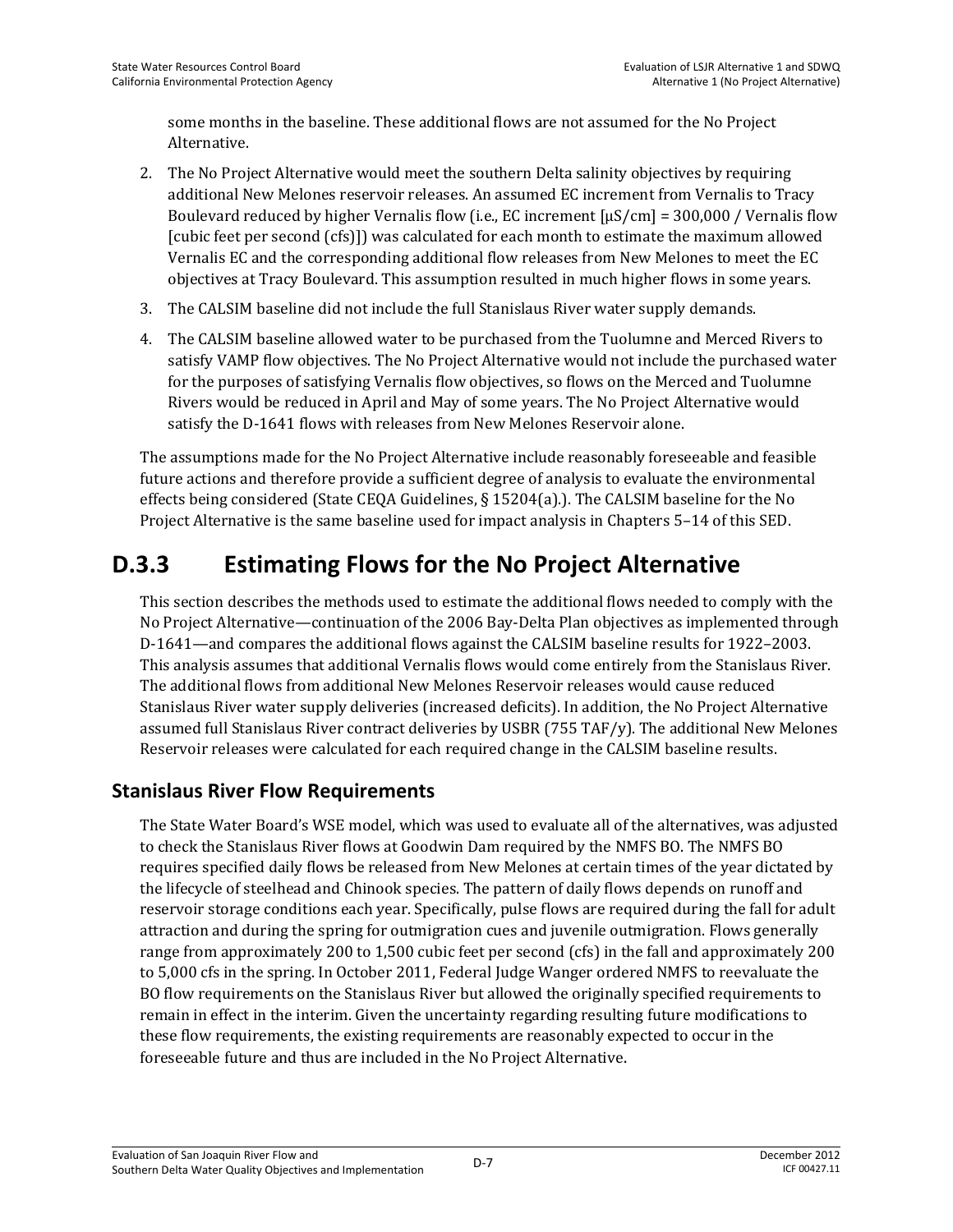The CALSIM baseline included these NMFS BO flows, which are five different monthly flow schedules based on the New Melones Reservoir Index (NMI) value. The NMI is calculated as the end of February storage plus the (forecasted) Stanislaus River runoff volume for March–September. The annual water supplies, flows, and salinity control releases are allocated based on the NMI value each year. Table D-1 gives the monthly fish flow schedule for various NMI values. The NMI index values for each flow schedule were selected iteratively (during model assessment) to have each flow schedule in about 20 percent of the years. The CALSIM model results for the Stanislaus River flows at Goodwin Dam generally satisfied NMFS BO requirements. However, CALSIM did not fully meet the NMFS BO in all years because the CALSIM model sometimes "ran out" of allocated water in January and February and also reduced the pulse flows in March and in May of a few years. Therefore, an average increase in annual flows was needed to fully satisfy NMFS BO flows. The average increase was about 7 TAF/y, with a maximum of 30 TAF/y and more than 20 TAF/y required in 10 percent of the years. Many of these releases could likely have been made without reducing deliveries (reduced spills when the reservoir was at flood-control limits). The WSE model was used to determine the effects of fully meeting the NMFS BO flows with additional releases, in combination with additional releases for the Vernalis flow objectives and southern Delta salinity objectives, on New Melones Reservoir storage and water supply deliveries (see Section D.3.4).

**Table D-1. Stanislaus River Monthly Flows (cfs) at Goodwin Dam Required for NMFS BO (based on New Melones Index [NMI])** 

| WY<br><b>Type</b> | <b>NMI</b><br>Value<br>(TAF) | 0ct | <b>Nov</b> | <b>Dec</b> | lan | Feb | Mar   | Apr   | May   | Jun   | Jul | Aug | Sep | Annual<br>(TAF) |
|-------------------|------------------------------|-----|------------|------------|-----|-----|-------|-------|-------|-------|-----|-----|-----|-----------------|
| C                 | < 1725                       | 583 | 200        | 200        | 220 | 214 | 200   | 459   | 399   | 150   | 150 | 150 | 150 | 185             |
| D                 | < 2178                       | 567 | 200        | 200        | 226 | 221 | 200   | 765   | 630   | 200   | 200 | 200 | 200 | 234             |
| BN                | < 2387                       | 773 | 200        | 200        | 233 | 235 | 200   | 1,551 | 1,240 | 363   | 250 | 250 | 250 | 347             |
| AN                | < 2762                       | 795 | 200        | 200        | 240 | 235 | 1,518 | 1,398 | 1,552 | 938   | 299 | 299 | 299 | 484             |
| W                 | >2762                        | 840 | 299        | 299        | 369 | 364 | 1,645 | 1,630 | 1,955 | 1,098 | 428 | 399 | 399 | 590             |

cfs = cubic feet per second

NMFS BO = 2009 National Marine Fisheries Service Biological Opinion

WY = water year

TAF = thousand acre-feet

- C = Critical
- $D = Dry$
- BN = Below Normal
- AN = Above Normal

W = Wet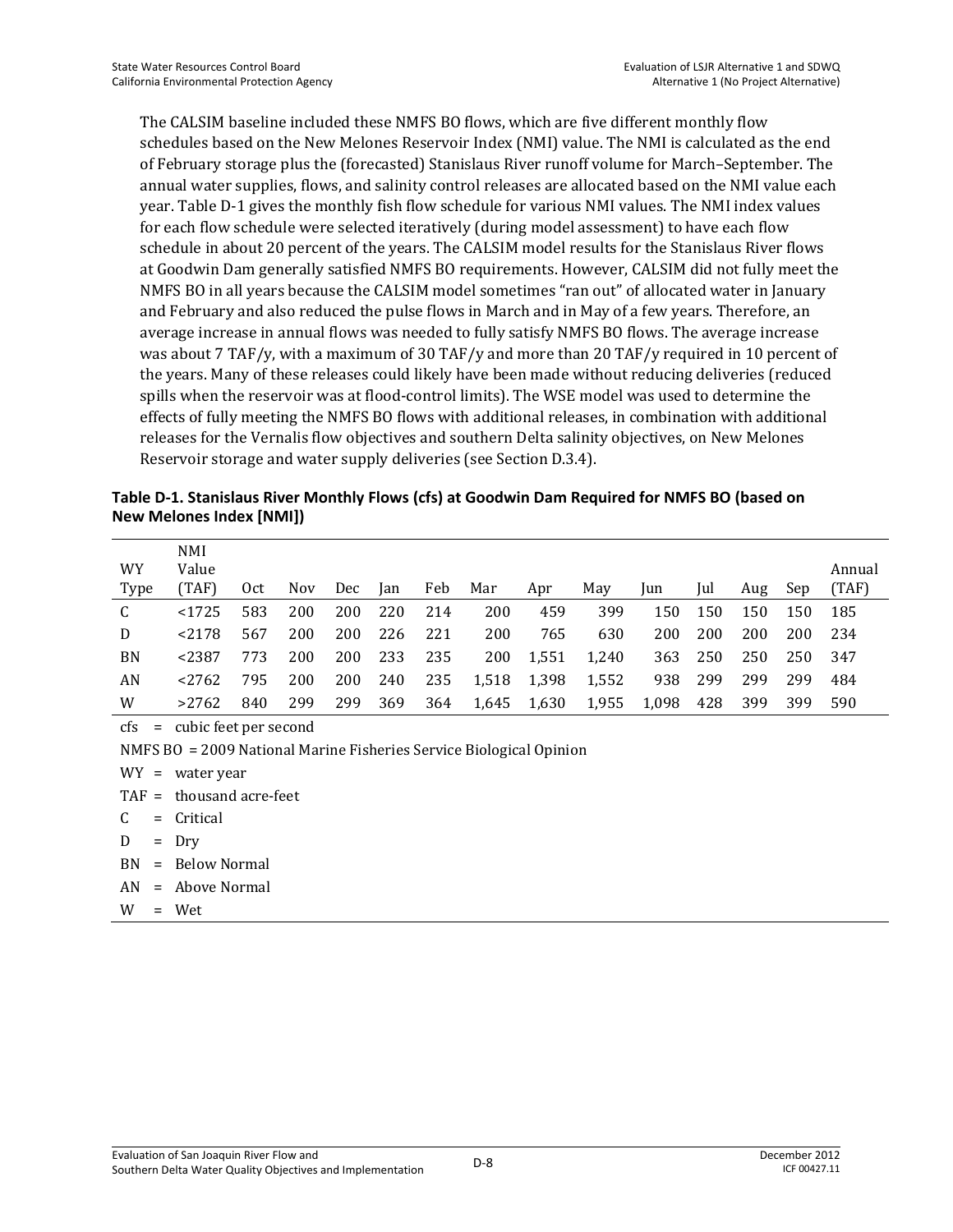#### **Vernalis Flow Objectives**

The Vernalis flow objectives<sup>4</sup> were compared to the CALSIM baseline Vernalis flows. The flow objectives at Vernalis are higher when the X2 location<sup>5</sup> is downstream of Chipps Island (i.e., higher outflow). Table D-2 shows the monthly flow objectives for the two cases: X2 upstream or X2 downstream of Chipps Island (75 kilometers [km]). Because the 30-day pulse flow spans April and May, the required flows in these 2 months were calculated as the average of the baseflow and the pulse flow. There were several years when the CALSIM model flows did not meet the Vernalis flow objectives because the CALSIM model assumed VAMP pulse flows were required and because CALSIM only allocated a maximum volume of New Melones Reservoir releases for meeting the February–June Vernalis baseflow. This comparison indicated that an average of 34 TAF/y of additional flow would be required to satisfy the NMFS BO and the Vernalis flow requirements, with a maximum of 408 TAF/y required in 1993 (wet year for SJR runoff but low New Melones Reservoir index). More than 20 TAF of additional water was needed in about half of the years. More than 85 TAF was needed in about 10 percent of the years. Therefore, full compliance with the Vernalis flow objectives and with the NMFS BO would likely have a substantial effect on reduced water supply deliveries from New Melones Reservoir because of the additional water needed to satisfy the No Project Alternative.

| D-1641 with $X2 > 75$ km | Feb   | Mar   | Apr   | May   | Jun   |  |  |
|--------------------------|-------|-------|-------|-------|-------|--|--|
| $\mathsf{C}$             | 710   | 710   | 2,265 | 2,265 | 710   |  |  |
| D                        | 1,420 | 1,420 | 3,430 | 3,430 | 1,420 |  |  |
| BN                       | 1,420 | 1,420 | 3,730 | 3,730 | 1,420 |  |  |
| AN                       | 2,130 | 2,130 | 4,995 | 4,995 | 2,130 |  |  |
| W                        | 2,130 | 2,130 | 5,795 | 5,795 | 2,130 |  |  |
| D-1641 with X2 <75 km    | Feb   | Mar   | Apr   | May   | Jun   |  |  |
| C                        | 1,140 | 1,140 | 2,340 | 2,340 | 1,140 |  |  |
| D                        | 2,280 | 2,280 | 3,580 | 3,580 | 2,280 |  |  |
| BN                       | 2,280 | 2,280 | 3,880 | 3,880 | 2,280 |  |  |
| AN                       | 3,420 | 3,420 | 5,220 | 5,220 | 3,420 |  |  |
| W                        | 3,420 | 3,420 | 6,020 | 6,020 | 3,420 |  |  |
| kilometers<br>km<br>$=$  |       |       |       |       |       |  |  |

**Table D-2. D-1641 Vernalis Monthly Flows Objectives (cfs) for X2 Upstream or Downstream of Chipps Island (km 75) Based on SJR 60-20-20 Water-Year Type** 

| v v | J.TZ                    |
|-----|-------------------------|
| km  | $=$ kilometers          |
| cfs | = cubic feet per second |
|     | $C =$ Critical          |
| D   | $= Drv$                 |
|     | $BN = Below Normal$     |
| AN  | $=$ Above Normal        |
|     | $=$ Wet                 |

 $\overline{\phantom{0}}$ 

4 Vernalis flow objectives specified for February–June are based on the SJR 60-20-20 water year index and the endof month X2 values (i.e., Delta outflow).

5 The X2 standard, introduced in the 1995 Bay-Delta Plan, refers to the position at which 2 parts per thousand (ppt) salinity occurs in the Delta estuary and is designed to improve shallow-water fish habitat in the spring of each year and can limit export pumping (see Chapter 5, *Water Supply, Surface Hydrology, and Water Quality*, for additional information regarding X2).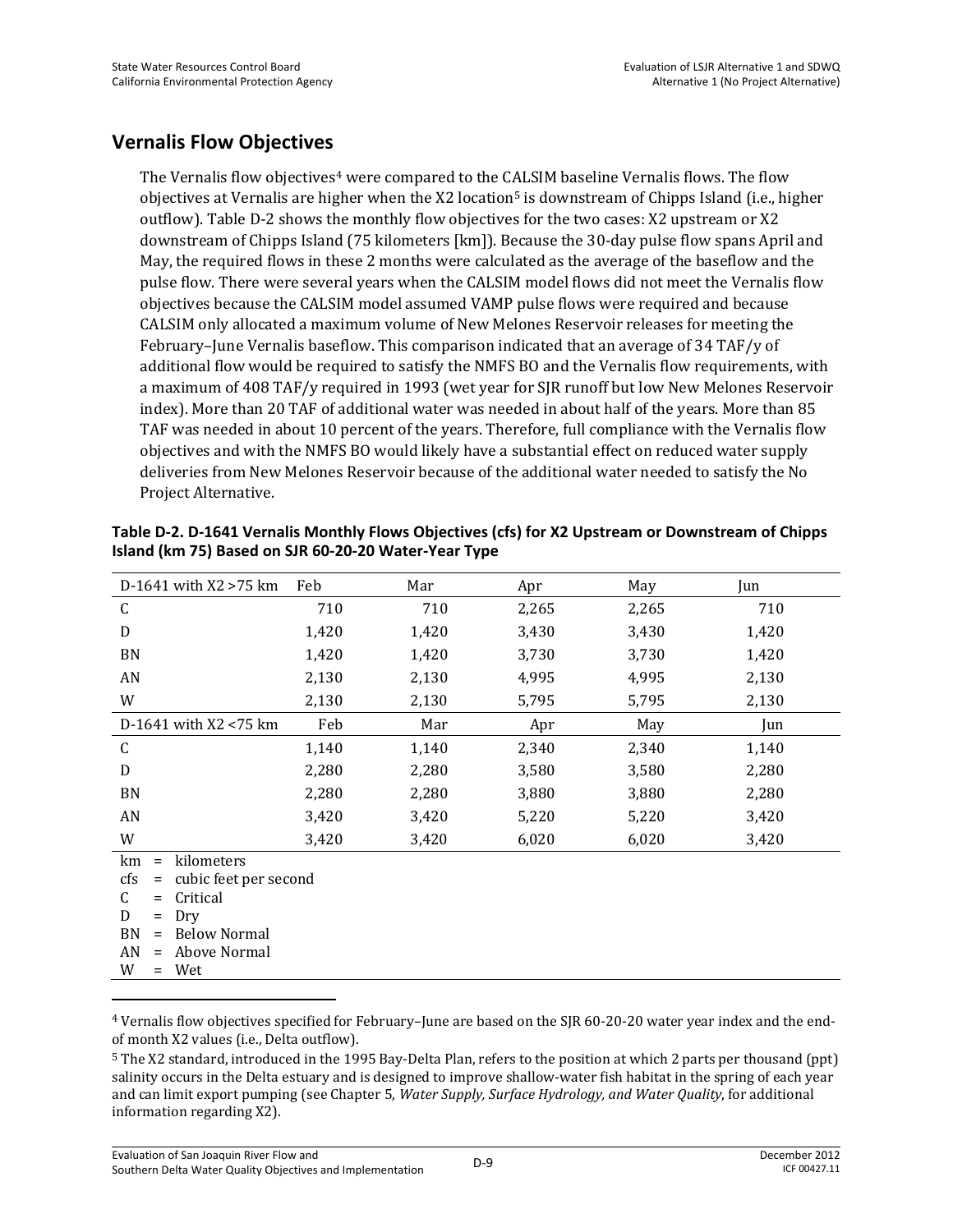### **Southern Delta Salinity Objectives**

The No Project Alternative would include full compliance with the southern Delta salinity objectives. This includes compliance at SJR at Vernalis and the three interior southern Delta compliance locations. The CALSIM baseline meets the Vernalis salinity objectives but may not have enough of an EC buffer (i.e., Vernalis salinity objective minus Vernalis salinity) to meet the southern Delta EC objectives. The CALSIM model results include an EC buffer of 50 µS/cm when salinity control is necessary, so the modeled baseline Vernalis EC was always less than 650 µS/cm April–August and was always less than 950 µS/cm September–March. The Vernalis salinity objectives were always met in the CALSIM model baseline results.6 The CALSIM model assumed the EC buffer resulted in Stanislaus River flows that were slightly more than necessary in several months.

The historical EC measurements have generally been highest at the Old River at Tracy Boulevard station, as described in Appendix F.2, *Evaluation of Historical Flow and Salinity Measurements of the Lower San Joaquin River and Southern Delta*. Therefore, the Tracy Boulevard station was selected to determine compliance with the southern Delta salinity objectives. The Vernalis EC required to meet the Old River at Tracy Boulevard salinity objectives was calculated based on the observed EC increments between Vernalis and Tracy Boulevard that were dependent on Vernalis flow. Based on historical EC data, the EC increment at Tracy Boulevard was estimated as:

*EC Increment* (
$$
\mu
$$
*S/cm*) = 300,000 / *Vernalis flow* (*cfs*)

*EC Increment (µS/cm) = 300,000 / Vernalis flow (cfs) (Eqn. D-1)*

For example, the EC increment from Vernalis to Tracy Boulevard would be 300 µS/cm when the Vernalis flow was 1,000 cfs, 150  $\mu$ S/cm when the Vernalis flow was 2,000 cfs, and 100  $\mu$ S/cm when the Vernalis flow was 3,000 cfs. The measured EC increments at Brandt Bridge and in OMR were generally much less (about 33 percent of the Tracy Boulevard EC increment).

To achieve full compliance with the salinity objectives at Tracy Boulevard, the Vernalis EC must be reduced to the EC objective minus the EC increment. For example, if the Vernalis flow was 4,000 cfs in April, the assumed EC increment from Vernalis to Tracy Boulevard would be 75 µS/cm and the Vernalis EC would need to be less than 625 µS/cm in order to also meet the EC objective of 700 µS/cm at Tracy Boulevard. The Vernalis EC can be reduced, if necessary, by increasing the Vernalis flow with additional New Melones Reservoir releases. If the Stanislaus EC was 0 µS/cm, the Vernalis EC would change as the inverse of the Vernalis flow change (ratio). But because the Stanislaus River EC is about 100  $\mu$ S/cm, the Vernalis EC will decrease at a slightly slower rate as Stanislaus River water is added.

```
Vernalis EC Reduction = (Vernalis EC – Stanislaus EC) * Added Q/ (Vernalis Q + Added Q) (Eqn. D-2)
```
The added Stanislaus flow needed to reduce the Vernalis EC to satisfy the Tracy Boulevard EC objective was calculated (e.g., rearranged equation) as:

*Added flow (cfs) = Vernalis Flow x EC Reduction/ (Vernalis EC – Stanislaus EC – EC Reduction) (Eqn. D-3)*

 $\overline{a}$ 

<sup>6</sup> In August of 1992, New Melones Reservoir ran out of water in the model and, therefore, did not meet the Vernalis EC objective for this one month.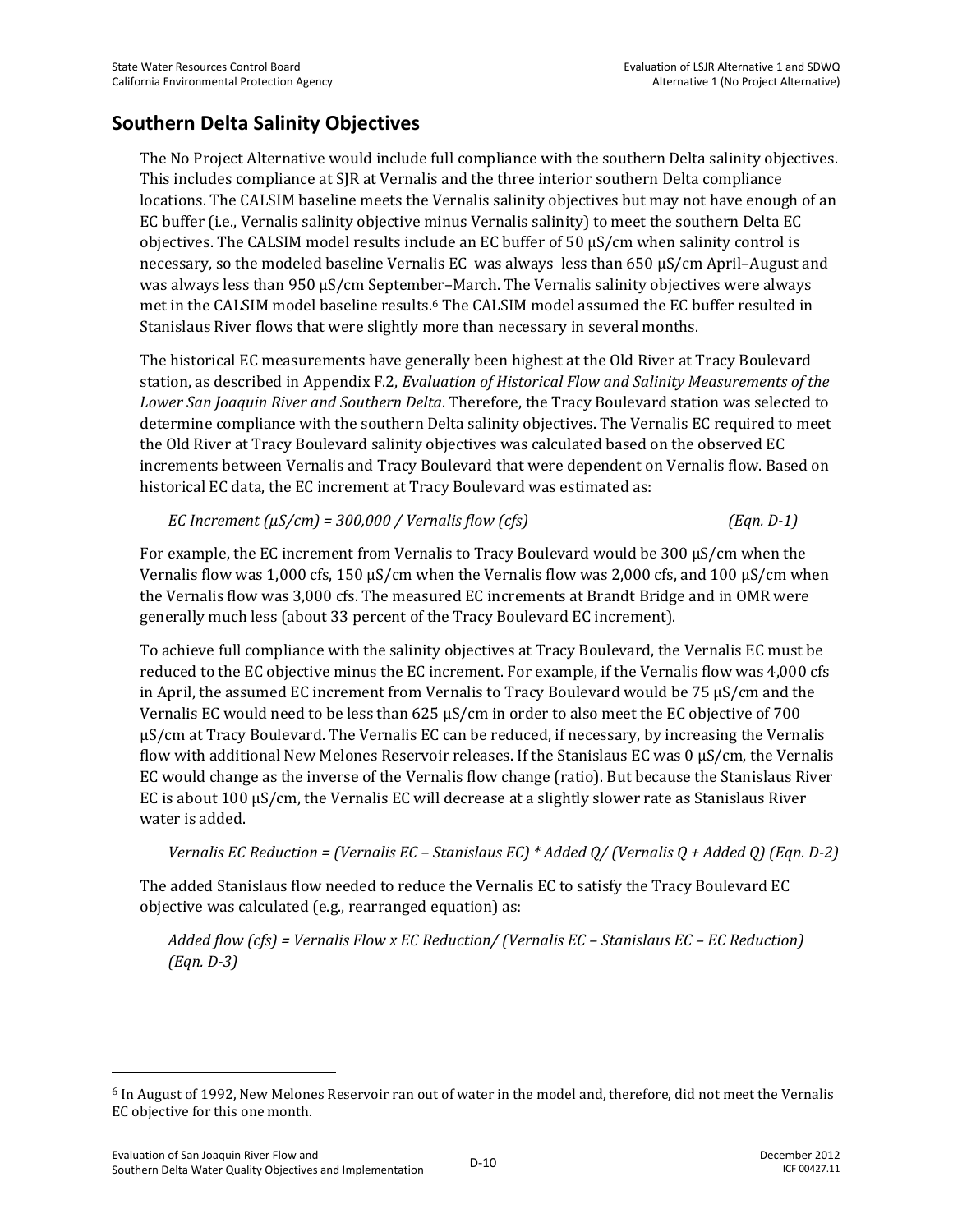For example, if the Vernalis flow was 4,000 cfs in April and the baseline Vernalis EC was 650 µS/cm, the EC increment to Tracy Boulevard would be 75 µS/cm, and the needed EC reductions would be 25 µS/cm. This would require about 190 cfs of Stanislaus River water. The Vernalis EC would be reduced by about 4 percent by adding about 5 percent more water.

#### **Estimates of Additional New Melones Reservoir Releases**

The CALSIM baseline flows and EC values at Vernalis were compared to determine the volume of additional Stanislaus water needed to fully comply with the No Project Alternative. An average of 91 TAF/y of additional New Melones Reservoir releases would be required, with a maximum of 420 TAF/y. More than 80 TAF/y would be required in about half of the years, and more than 195 TAF/y would be required in 10 percent of the years. Most of this additional water was required in the summer months of June–August with the Vernalis salinity objective of 700 µS/cm. The WSE model was used to evaluate the consequences of meeting the No Project Alternative on the New Melones Reservoir storage and Stanislaus River water supply deliveries (see Section D.3.4).

Table D-3 summarizes the annual CALSIM baseline New Melones Reservoir releases (TAF) and the additional releases from New Melones Reservoir that would be required under the No Project Alternative. These additional flows were estimated cumulatively for each month, and additional releases were not needed for each of these No Project requirements in each year. The first column gives the baseline New Melones annual water year releases, which ranged from 229 to 2,569 TAF, with an average release volume of 609 TAF. The second column gives the annual VAMP releases (in April and May) on the Tuolumne and Merced Rivers that were assumed in the CALSIM model. These VAMP releases ranged from 0 to 87 TAF, with an average of 30 TAF. The majority of these VAMP purchases were on the Merced River, so Merced River flows would be reduced in some years under the No Project Alternative. Under the No Project Alternative, it is assumed that these VAMP flows would shift to the Stanislaus River and thus could further reduce the New Melones Reservoir storage and Stanislaus River water supply diversions. The third column gives the additional water needed to satisfy the NMFS BO. Because these monthly NMFS BO flows were included in the CALSIM baseline, additional water was estimated to be needed in only a few years. The required releases ranged from 0 to 87 TAF, with an average of 36 TAF. The fourth column gives the additional flow needed to fully satisfy the Vernalis flow objectives. There would be a considerable amount of water needed in a few years when the SJR water year index was wet; the required releases ranged from a minimum of 3 to a maximum of 408 TAF with an average of 64 TAF. The final column gives the additional releases needed to also reduce the Vernalis EC so that the Tracy Boulevard EC objectives would be satisfied in every month. Because the EC increment was conservatively estimated, the total additional releases from New Melones Reservoir to meet the No Project Alternative conditions would range from 3 to 420 TAF, with an average of 121 TAF. About half of the total additional water was required to meet the Tracy Boulevard EC objectives.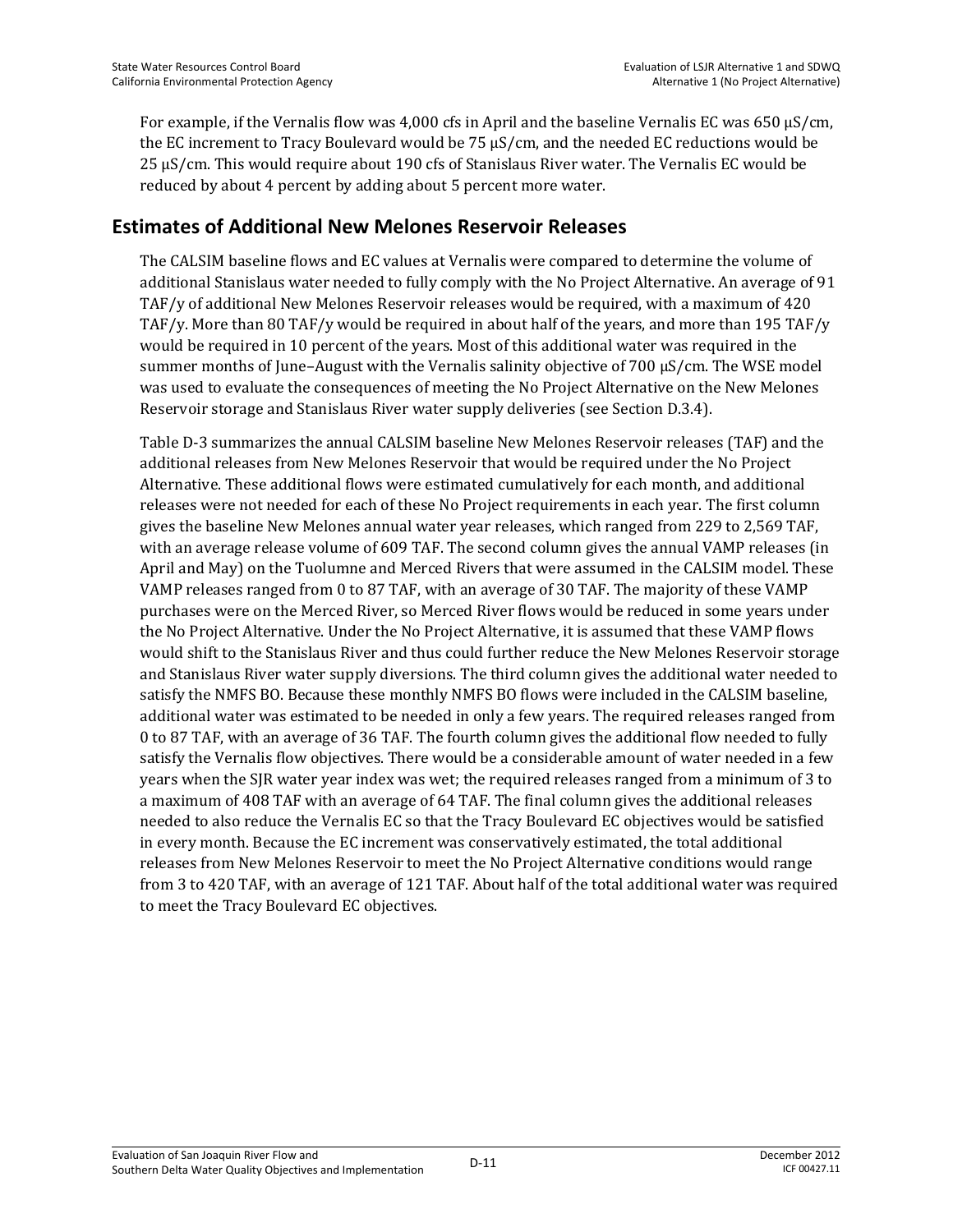**Table D-3. Estimated Annual Adjustments in CALSIM Baseline New Melones Reservoir Releases (TAF = thousand acre-feet) Required for No Project Alternative to Meet NMFS BO Flows, Vernalis Flows, and Southern Delta Salinity Objectives (i.e., Tracy EC Objective) without VAMP Flows on Tuolumne and Merced Rivers** 

|      | New Melones          |                             | Stanislaus       |                             |                        |
|------|----------------------|-----------------------------|------------------|-----------------------------|------------------------|
| Year | Baseline<br>Releases | Tuolumne and<br>Merced VAMP | NMFS BO<br>Flows | Vernalis Flow<br>Objectives | Tracy EC<br>Objectives |
| 1922 | 460                  | $\boldsymbol{0}$            | 3                | 3                           | 3                      |
| 1923 | 622                  | 25                          | 35               | 35                          | 52                     |
|      |                      | 15                          |                  |                             |                        |
| 1924 | 539                  |                             | 16               | 16                          | 130                    |
| 1925 | 387                  | 34                          | 34               | 34                          | 119                    |
| 1926 | 409                  | 40                          | 41               | 41                          | 135                    |
| 1927 | 469                  | 25                          | 25               | 115                         | 151                    |
| 1928 | 422                  | 74                          | 75               | 75                          | 153                    |
| 1929 | 447                  | 31                          | 32               | 32                          | 138                    |
| 1930 | 357                  | 47                          | 47               | 47                          | 163                    |
| 1931 | 305                  | $\boldsymbol{0}$            | 5                | 68                          | 192                    |
| 1932 | 400                  | 22                          | 33               | 223                         | 262                    |
| 1933 | 325                  | 25                          | 30               | $\rm 48$                    | 156                    |
| 1934 | 310                  | 25                          | 31               | 64                          | 196                    |
| 1935 | 408                  | 54                          | 60               | 147                         | 185                    |
| 1936 | 354                  | 24                          | 29               | 63                          | 85                     |
| 1937 | 414                  | $\boldsymbol{0}$            | $\boldsymbol{0}$ | 3                           | $20\,$                 |
| 1938 | 832                  | $\boldsymbol{0}$            | 22               | 22                          | 22                     |
| 1939 | 613                  | 77                          | 78               | 78                          | 150                    |
| 1940 | 619                  | 15                          | 25               | 25                          | 65                     |
| 1941 | 725                  | $\boldsymbol{0}$            | 25               | 25                          | 25                     |
| 1942 | 749                  | $\boldsymbol{0}$            | 22               | 22                          | 22                     |
| 1943 | 988                  | $\mathbf{1}$                | 17               | $17\,$                      | 17                     |
| 1944 | 668                  | 77                          | 78               | 78                          | 136                    |
| 1945 | 642                  | 60                          | $70\,$           | 70                          | 72                     |
| 1946 | 726                  | 73                          | 83               | 83                          | 118                    |
| 1947 | 481                  | 22                          | 23               | 51                          | 130                    |
| 1948 | 473                  | 47                          | 47               | 90                          | 150                    |
| 1949 | 415                  | 22                          | 23               | 117                         | 217                    |
| 1950 | 446                  | 25                          | 25               | 43                          | 118                    |
| 1951 | 626                  | 41                          | 41               | 41                          | 88                     |
| 1952 | 696                  | $\boldsymbol{0}$            | 21               | 21                          | 21                     |
| 1953 | 905                  | 65                          | 74               | 74                          | 109                    |
| 1954 | 524                  | 25                          | 26               | 26                          | 127                    |
| 1955 | 462                  | $\mathbf{1}$                | $\overline{2}$   | 31                          | 130                    |
| 1956 | 711                  | 49                          | 59               | 59                          | 59                     |
| 1957 | 611                  | 63                          | 63               | 207                         | 259                    |
| 1958 | 658                  | $\boldsymbol{0}$            | 24               | 24                          | 24                     |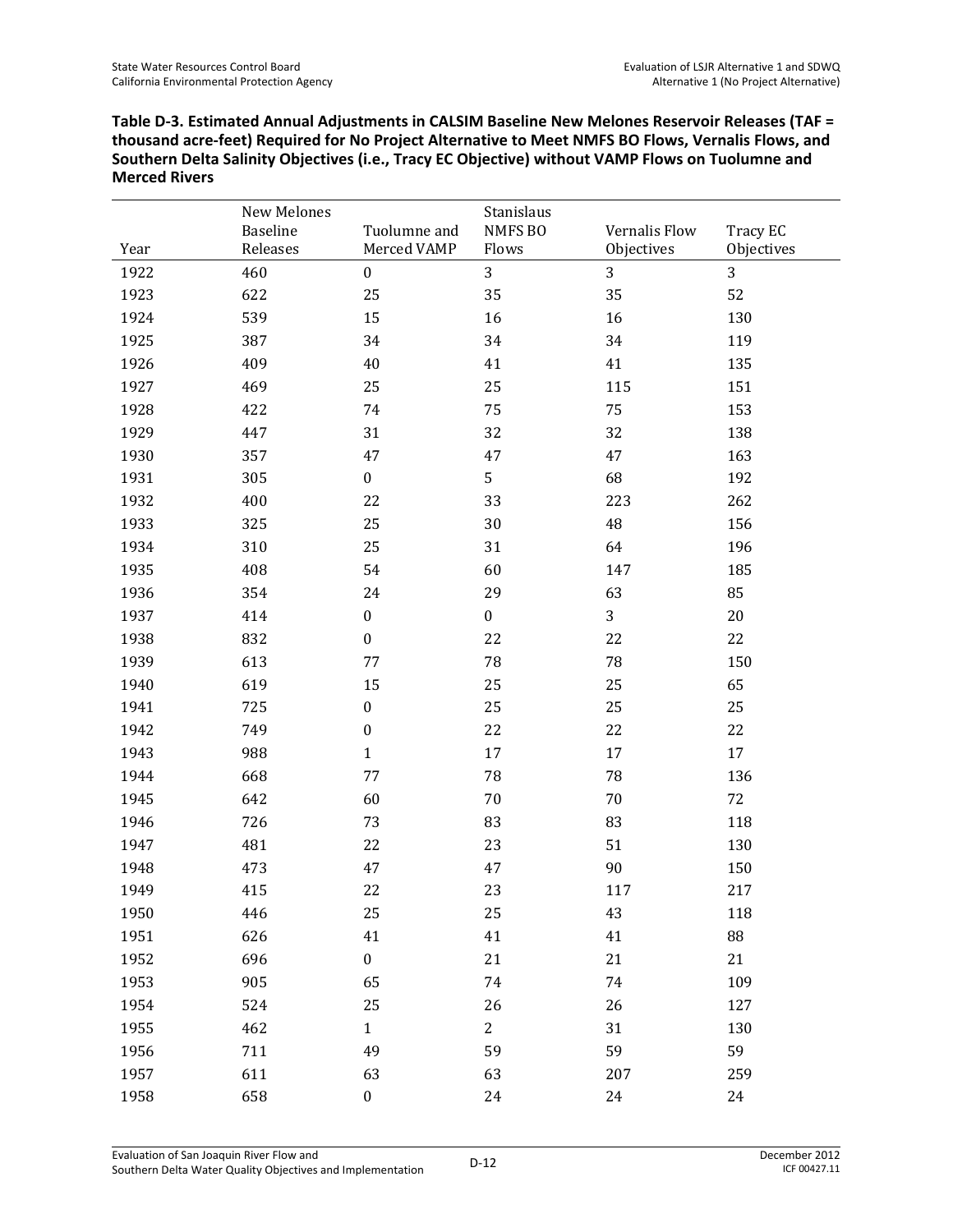|      | New Melones<br>Baseline | Tuolumne and     | Stanislaus<br><b>NMFS BO</b> | Vernalis Flow | Tracy EC   |
|------|-------------------------|------------------|------------------------------|---------------|------------|
| Year | Releases                | Merced VAMP      | Flows                        | Objectives    | Objectives |
| 1959 | 635                     | 77               | 78                           | 78            | 152        |
| 1960 | 465                     | $40\,$           | 41                           | 41            | 164        |
| 1961 | 362                     | $\boldsymbol{0}$ | $\boldsymbol{0}$             | 71            | 197        |
| 1962 | 308                     | 34               | 46                           | 81            | 165        |
| 1963 | 504                     | 77               | 81                           | 108           | 145        |
| 1964 | 383                     | 35               | 36                           | 61            | 166        |
| 1965 | 534                     | 37               | 46                           | 101           | 125        |
| 1966 | 483                     | 60               | 60                           | ${\bf 78}$    | 159        |
| 1967 | 670                     | $\boldsymbol{0}$ | 18                           | $18\,$        | $18\,$     |
| 1968 | 593                     | 77               | 78                           | 78            | 179        |
| 1969 | 883                     | $\boldsymbol{0}$ | 3                            | 3             | 3          |
| 1970 | 1,307                   | 77               | 86                           | 86            | 128        |
| 1971 | 721                     | 77               | 87                           | 87            | 141        |
| 1972 | 513                     | 11               | 11                           | 71            | 165        |
| 1973 | 524                     | 31               | 31                           | 50            | 73         |
| 1974 | 693                     | 47               | 56                           | 56            | 56         |
| 1975 | 792                     | 77               | 87                           | 87            | 87         |
| 1976 | 487                     | 26               | 27                           | 27            | 130        |
| 1977 | 356                     | 25               | 26                           | 43            | 187        |
| 1978 | 314                     | $\boldsymbol{0}$ | 9                            | 53            | 62         |
| 1979 | 547                     | 25               | 25                           | 33            | 58         |
| 1980 | 769                     | 12               | 22                           | 22            | 22         |
| 1981 | 588                     | 53               | 54                           | 54            | 141        |
| 1982 | 1,094                   | $\boldsymbol{0}$ | 20                           | $20\,$        | $20\,$     |
| 1983 | 2,569                   | $\boldsymbol{0}$ | 19                           | 19            | 19         |
| 1984 | 1,555                   | 52               | 55                           | 55            | 66         |
| 1985 | 597                     | 47               | 47                           | 47            | 120        |
| 1986 | 692                     | $\boldsymbol{0}$ | 21                           | 21            | 22         |
| 1987 | 693                     | 31               | 32                           | 32            | 131        |
| 1988 | 350                     | 13               | 13                           | 27            | 174        |
| 1989 | 334                     | $\boldsymbol{0}$ | $\mathsf S$                  | 85            | 216        |
| 1990 | 308                     | $\boldsymbol{0}$ | $\pmb{4}$                    | 64            | 205        |
| 1991 | 300                     | $\boldsymbol{0}$ | 3                            | 80            | 217        |
| 1992 | 229                     | $\boldsymbol{0}$ | 9                            | 128           | 283        |
| 1993 | 343                     | $\boldsymbol{0}$ | 17                           | 408           | 420        |
| 1994 | 285                     | 13               | 17                           | 35            | 177        |
| 1995 | 520                     | $\boldsymbol{0}$ | $30\,$                       | 69            | 79         |
| 1996 | 667                     | 7                | 29                           | 29            | 38         |
| 1997 | 1,648                   | 77               | 87                           | 87            | 115        |
| 1998 | 938                     | $\boldsymbol{0}$ | 22                           | 22            | 22         |
| 1999 | 1,124                   | 73               | 75                           | 88            | 107        |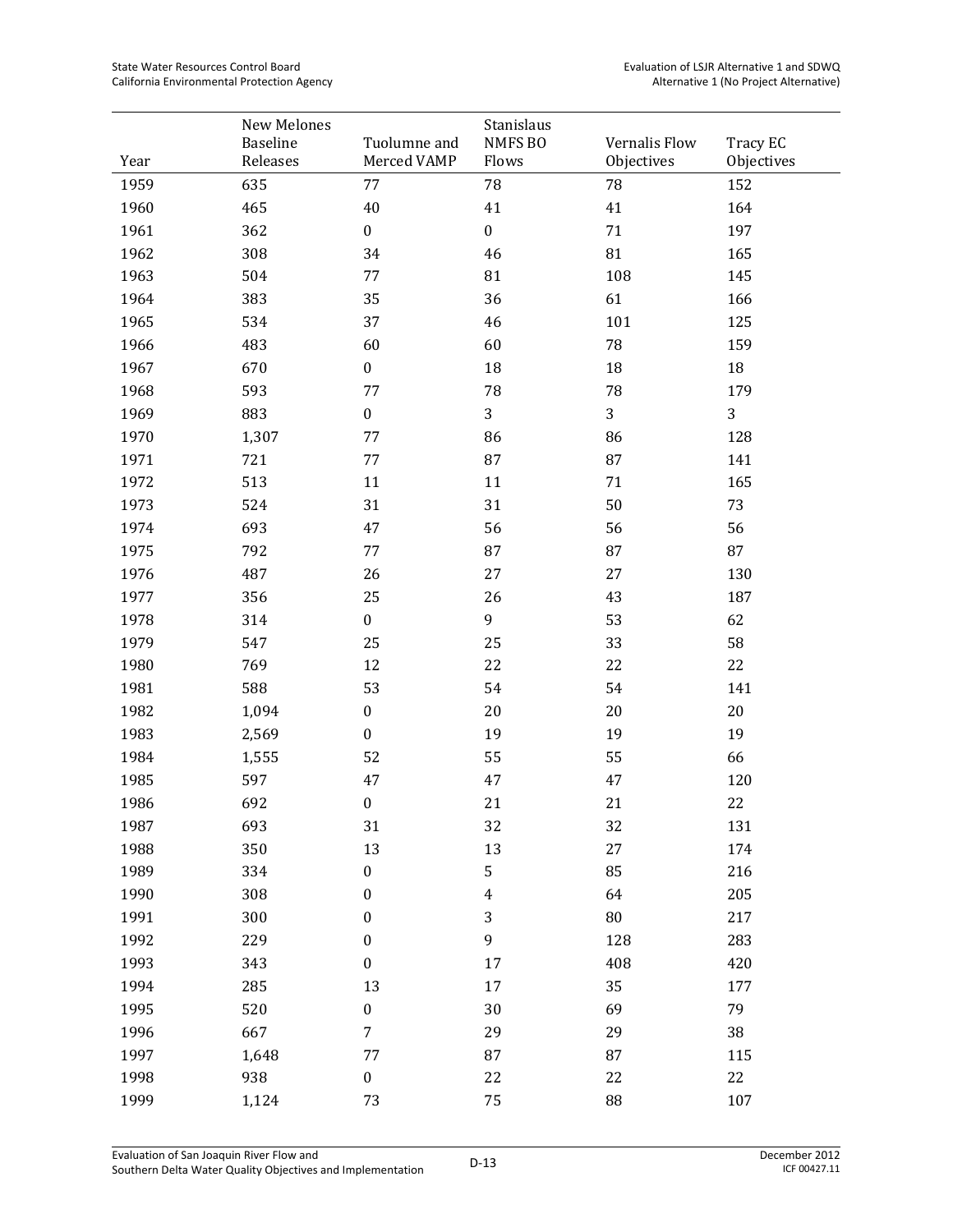|             | New Melones<br><b>Baseline</b>                                                                                                     | Tuolumne and | Stanislaus<br>NMFS BO | Vernalis Flow | Tracy EC   |  |  |  |  |
|-------------|------------------------------------------------------------------------------------------------------------------------------------|--------------|-----------------------|---------------|------------|--|--|--|--|
| Year        | Releases                                                                                                                           | Merced VAMP  | Flows                 | Objectives    | Objectives |  |  |  |  |
| 2000        | 703                                                                                                                                | 77           | 87                    | 87            | 122        |  |  |  |  |
| 2001        | 400                                                                                                                                | 14           | 14                    | 43            | 132        |  |  |  |  |
| 2002        | 464                                                                                                                                | 34           | 34                    | 92            | 177        |  |  |  |  |
| 2003        | 485                                                                                                                                | 2            | 2                     | 90            | 150        |  |  |  |  |
|             |                                                                                                                                    |              |                       |               |            |  |  |  |  |
| Minimum     | 229                                                                                                                                | $\theta$     | $\theta$              | 3             | 3          |  |  |  |  |
| Average     | 609                                                                                                                                | 30           | 36                    | 64            | 121        |  |  |  |  |
| Maximum     | 2569                                                                                                                               | 77           | 87                    | 408           | 420        |  |  |  |  |
| NMFS BO     | = National Marine Fisheries Services biological opinion Stanislaus River reasonably<br>prudent alternative, including Action 3.1.3 |              |                       |               |            |  |  |  |  |
| <b>VAMP</b> | = Vernalis Adaptive Management Program                                                                                             |              |                       |               |            |  |  |  |  |

If the Stanislaus River water supply diversions were reduced to make the required Stanislaus flows continue the 2006 Bay-Delta Plan as implemented through D-1641, the baseline diversions of 577 TAF/y would be potentially reduced to an average of 456 TAF/y. This would be a substantial reduction in the Stanislaus River deliveries that would be similar to the reductions needed for LSJR Alternative 4 (60% unimpaired flow) (which also resulted in an average delivery of 456 TAF/y). Although some of the additional flows might come from baseline flood-control releases in years with relatively high storage, most of the additional flows would require reduced deliveries.

Figure D-1 shows the comparison of the D-1641 Vernalis flow objectives with the CALSIM representation of baseline monthly SJR flows at Vernalis for water years 1985–2003 (recent historical period). The Vernalis flow objectives depend on the SJR water year index (60-20-20). This graph indicates that while most of the February–June baseflows were satisfied, some of the pulse flows in April and May were not satisfied in the baseline CALSIM results. Additional New Melones Reservoir releases would be required to fully satisfy the Vernalis flow objectives in several of the years.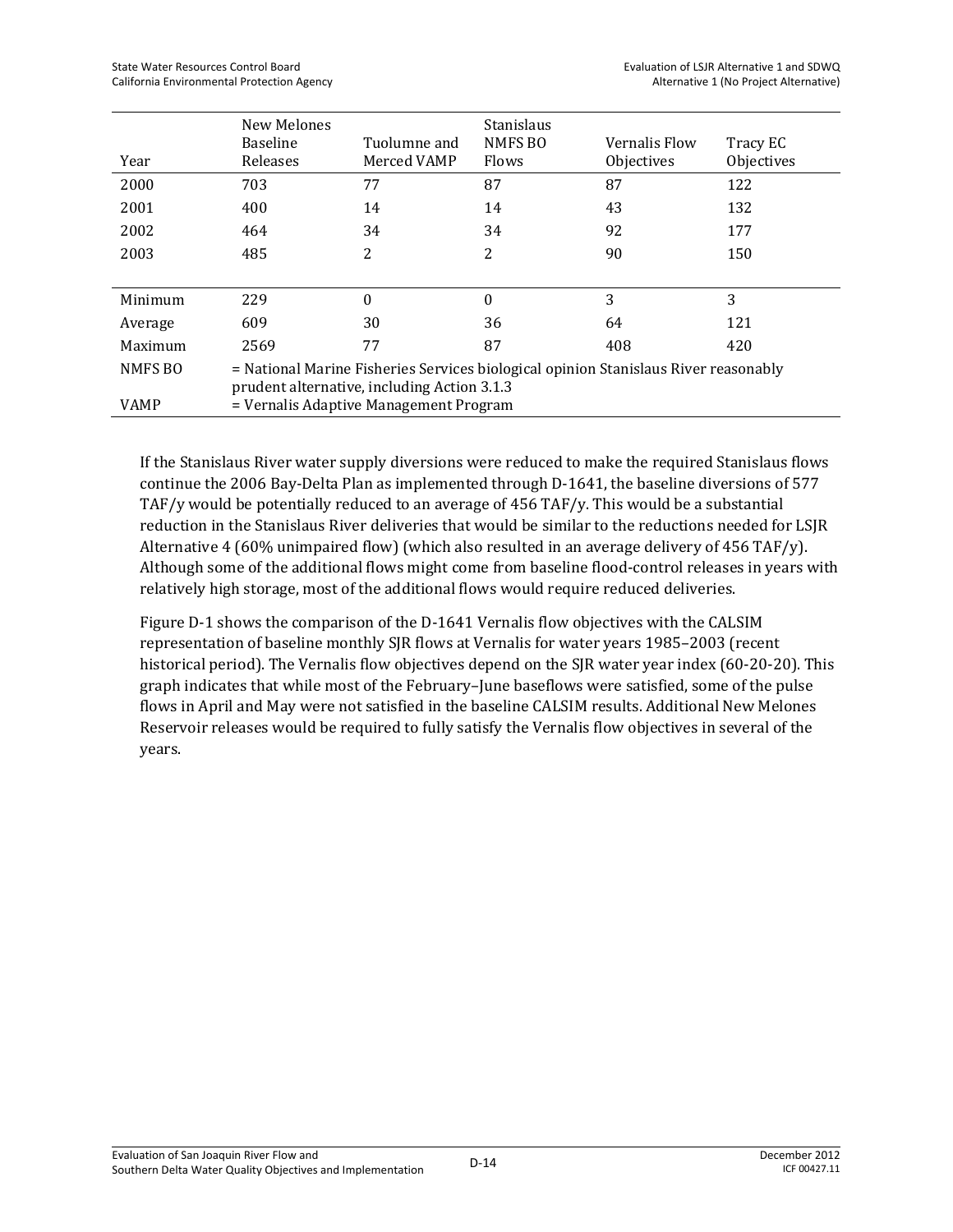

**Figure D-1. Comparison of CALSIM Model Baseline Monthly Flows with D-1641 Vernalis Flow Objectives for Water Years 1984–2003**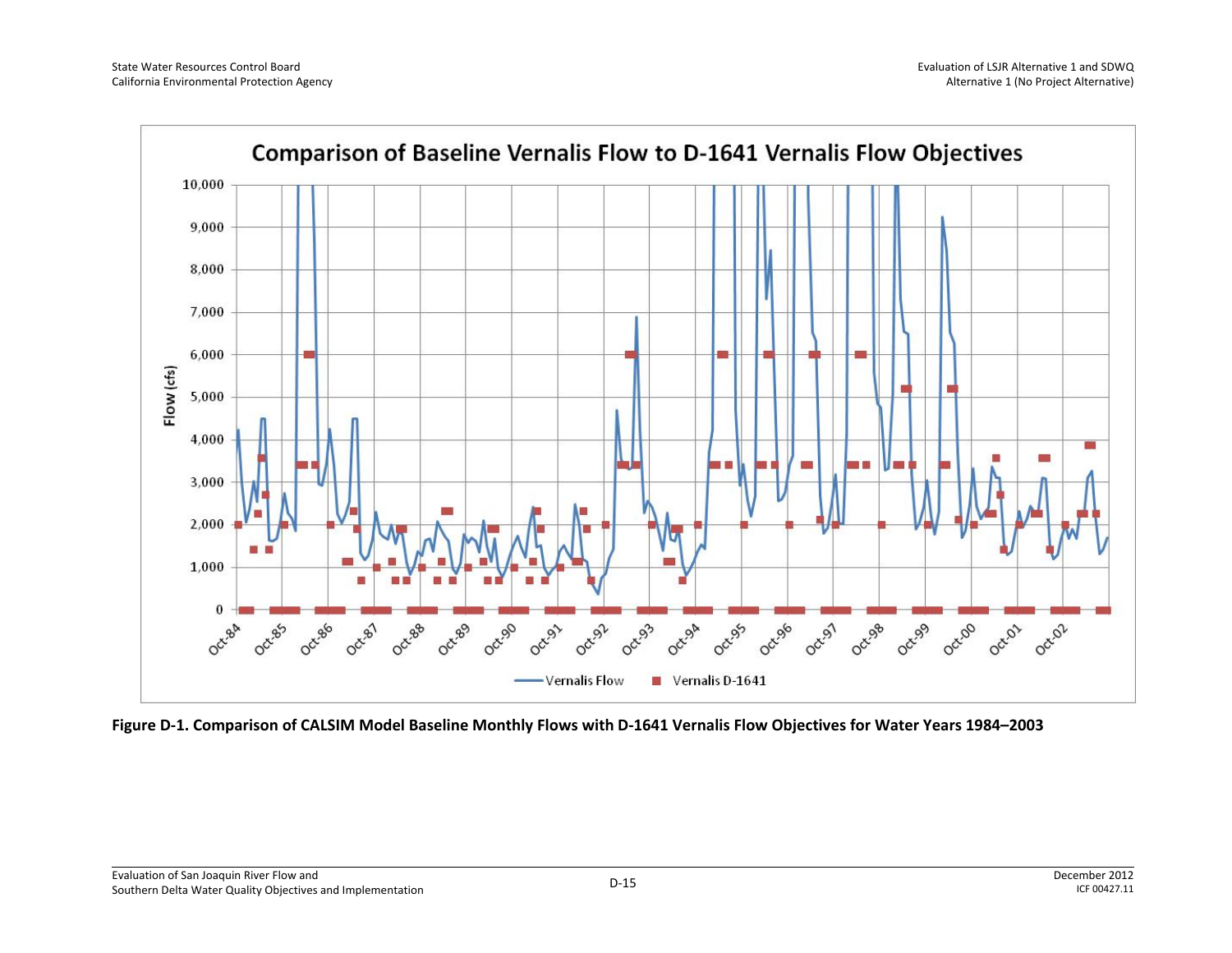Figure D-2 shows the comparison of the CALSIM baseline flows on the Stanislaus River at Goodwin with the NMFS BO monthly flow requirements calculated from the NMI index that depends on endof-February storage and the March–September runoff. Because the CALSIM model included the NMFS BO flows, these requirements were generally satisfied.

Figure D-3 shows the CALSIM-simulated baseline New Melones Reservoir storage compared with the monthly unimpaired Stanislaus River runoff and the NMFS BO flow requirements for water years 1985–2003. The CALSIM-simulated annual water supply deliveries are also shown. Because the New Melones Reservoir storage is a major term in the NMI (in addition to the runoff), higher Stanislaus River flows are required when the reservoir is nearly full, regardless of the runoff. A considerable amount of additional New Melones Reservoir releases would be required for full compliance with the Vernalis flow objectives and with the southern Delta salinity objectives. This would require substantial reductions in the water supply deliveries from New Melones Reservoir.

There is a difficulty in modeling the water year class with the NMI. Because the NMI is dependent on the end-of-January reservoir storage, this can result in a different sequence of year classes with different specified fish flows. The LSJR alternatives do not use any annual index (i.e., they are established by month-by-month percent of unimpaired flow). The water needed to satisfy the NMFS BO could, therefore, be more than simulated by the model.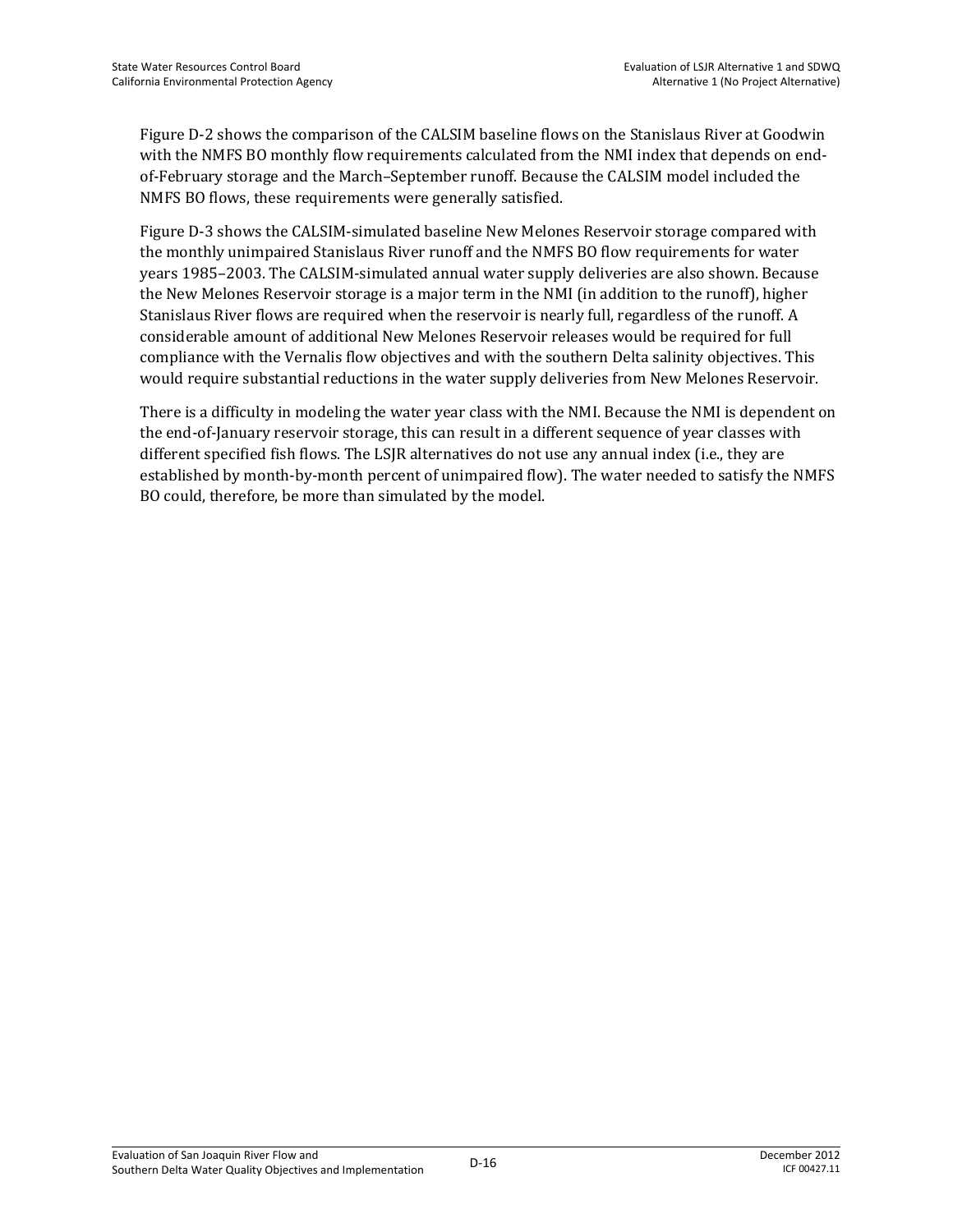

**Figure D-2. Comparison of CALSIM Model Baseline Monthly Flows with RPA (NMFS BO) Stanislaus River Flow Requirements at Goodwin for Water Years 1995–2003 (cfs = cubic feet per second)**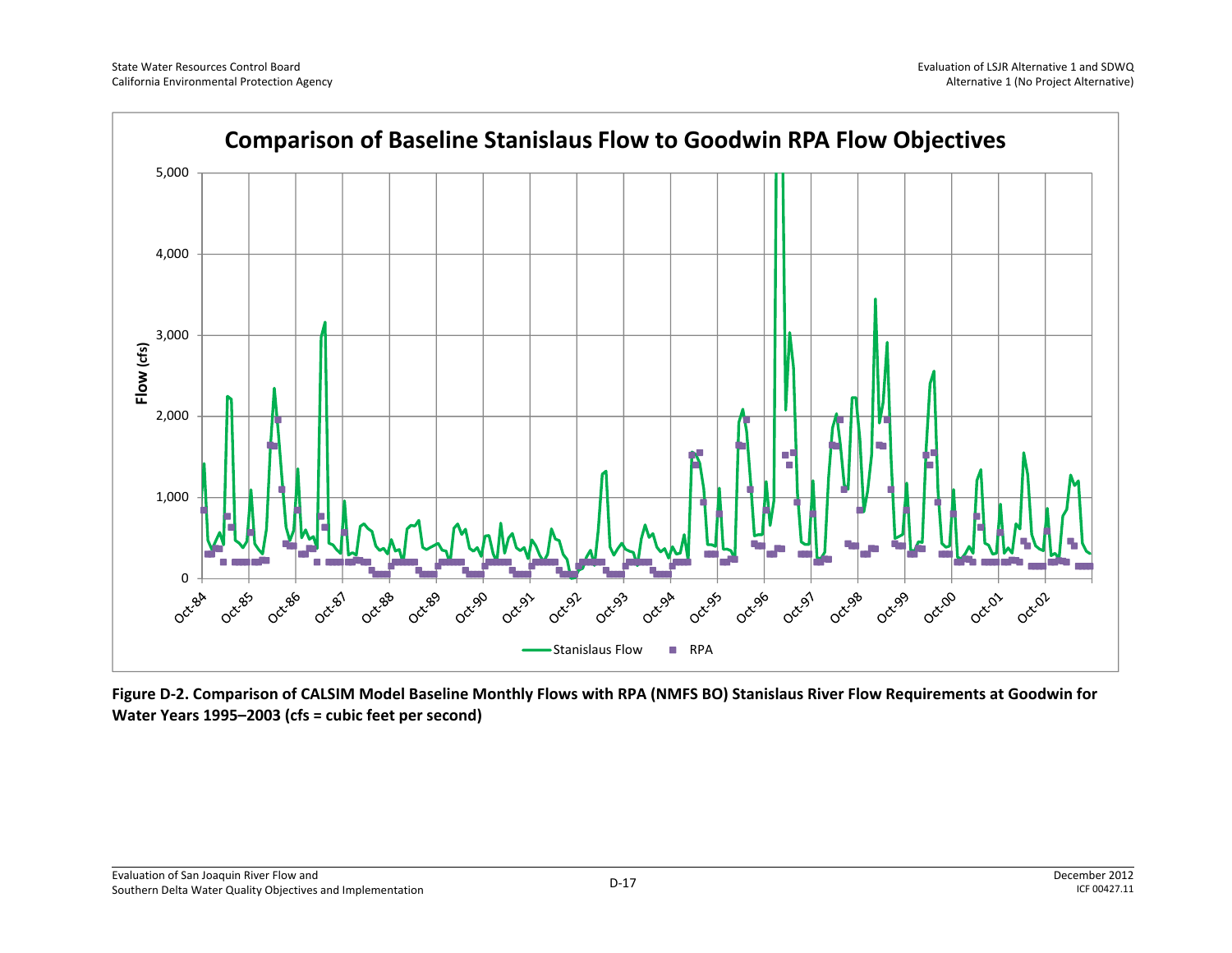

**Figure D-3. Comparison of CALSIM Model Baseline Monthly New Melones Reservoir Storage and Annual Water Supply Delivery with Unimpaired Stanislaus Flows and RPA 3.1.1 Required (NMFS BO) Stanislaus River Flow Requirements for Water Years 1995–2003 (taf = thousand acre-feet)**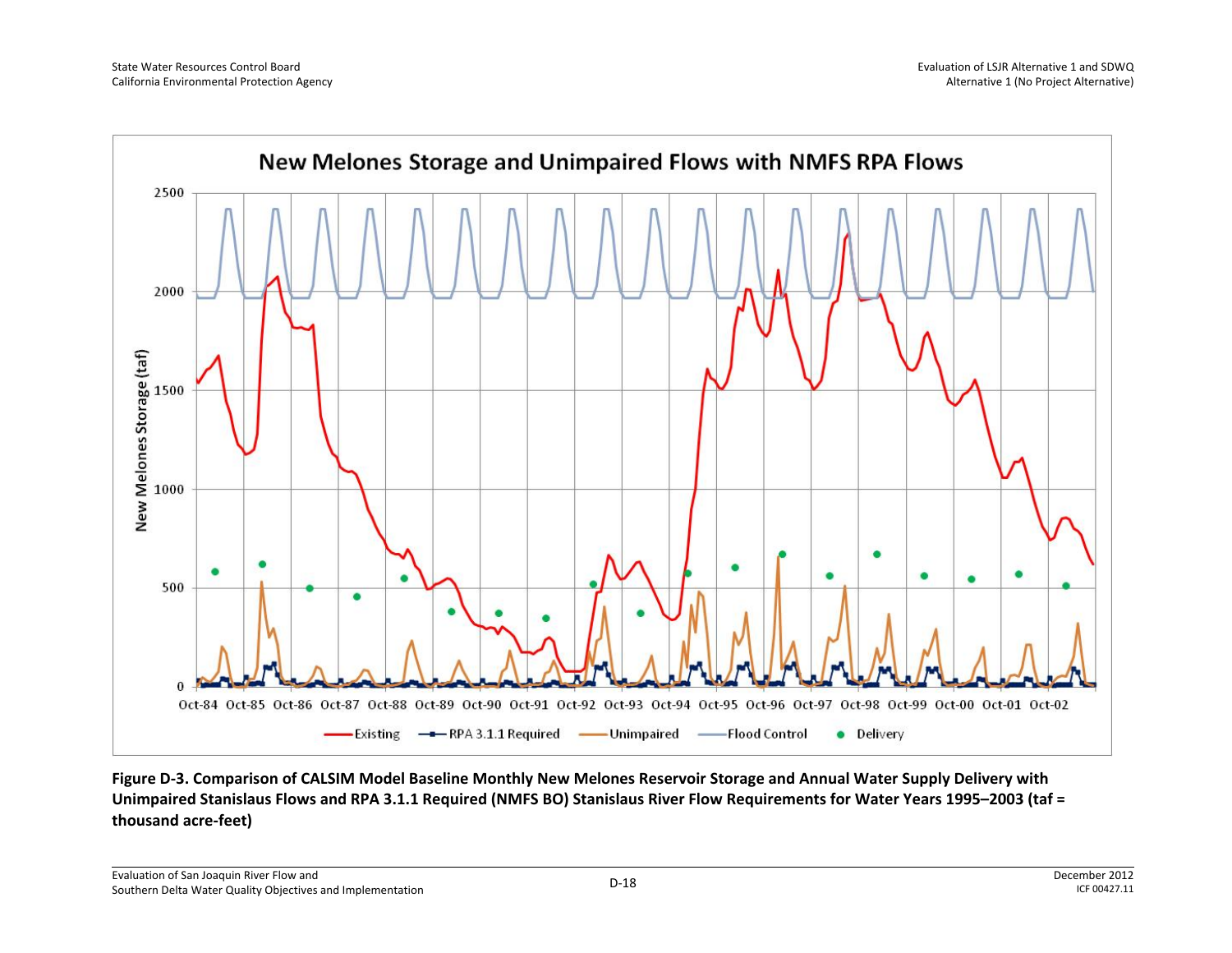### **D.3.4 WSE Model Results for No Project Alternatives**

The WSE model was used to estimate the adjustments in the Stanislaus River flows that would be needed to shift the VAMP flows to the Stanislaus, fully meet the NMFS BO Stanislaus flows, divert the full water supply demands of 755 TAF/y at Goodwin Dam (when possible), meet the D-1641 Vernalis flow objectives, and meet the southern Delta salinity objectives (as measured at Tracy Boulevard). The CALSIM model VAMP flow contributions from the Merced and Tuolumne Rivers were reduced, and the releases were moved to the Stanislaus River to represent full implementation by USBR using New Melones flows. The CALSIM model did not include full Stanislaus River water supply contracts. The CALSIM model used the NMI to reduce the deliveries when the combination of New Melones Reservoir storage and projected runoff was reduced, while the WSE model used a different storage-delivery balancing curve to reduce water supply diversions when the end-of-January New Melones Reservoir storage is reduced. This storage-delivery balancing curve was adjusted in the WSE model for the No Project Alternative because of the large increases in the New Melones Reservoir releases required for full water supply deliveries and full compliance with the D-1641 flow and southern Delta salinity objectives.

Figure D-4a shows the cumulative distribution of the February–June release flow volume for the Stanislaus River. The flows were increased substantially (by more than 75 TAF, which is equivalent to an average February–June flow of 250 cfs) in about half of the years. Figure D-4b shows the corresponding reductions in annual water supply deliveries that were necessary. The water supply diversions were reduced below the baseline diversions in about 50 percent of the years. Many years would have deliveries of less than half of the maximum demand (755 TAF/y).

Figure D-5 shows the comparison of the baseline and No Project Alternative February–June flow volumes (TAF) for the Stanislaus, Tuolumne, and Merced Rivers. A volume of 150 TAF is equivalent to an average flow of 500 cfs. The Stanislaus River flow volumes were increased substantially in many of the years (Table D-3).

The water supply deliveries for the Tuolumne and Merced Rivers would generally be very similar to baseline. However, the VAMP flows assumed in the CALSIM baseline from the Tuolumne and Merced Rivers would be shifted to the Stanislaus River (Table D-3). The reductions would be very small on the Tuolumne River and would be moderate on the Merced River in lower flow years (Table D-3 and Figure D-5).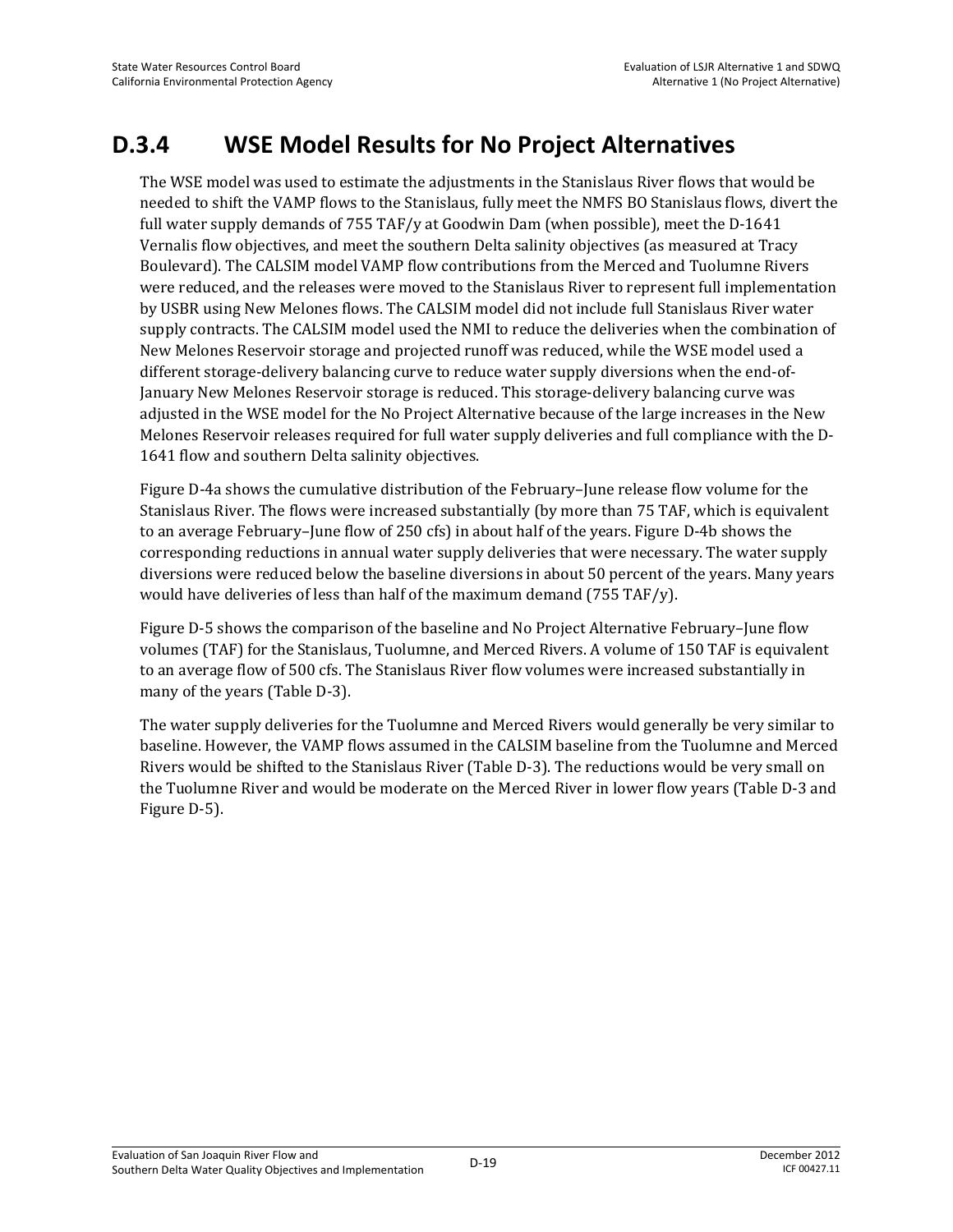

**Figure D-4a. Comparison of WSE Annual Results for No Project Alternative Stanislaus River February–June flow volume (taf = thousand acre feet) with CALSIM Baseline and LSJR Alternatives**



**Figure D-4b. Comparison of WSE Annual Results for No Project Alternative Stanislaus River Water Supply Diversions (taf = thousand acre-feet) with CALSIM Baseline and LSJR Alternatives**